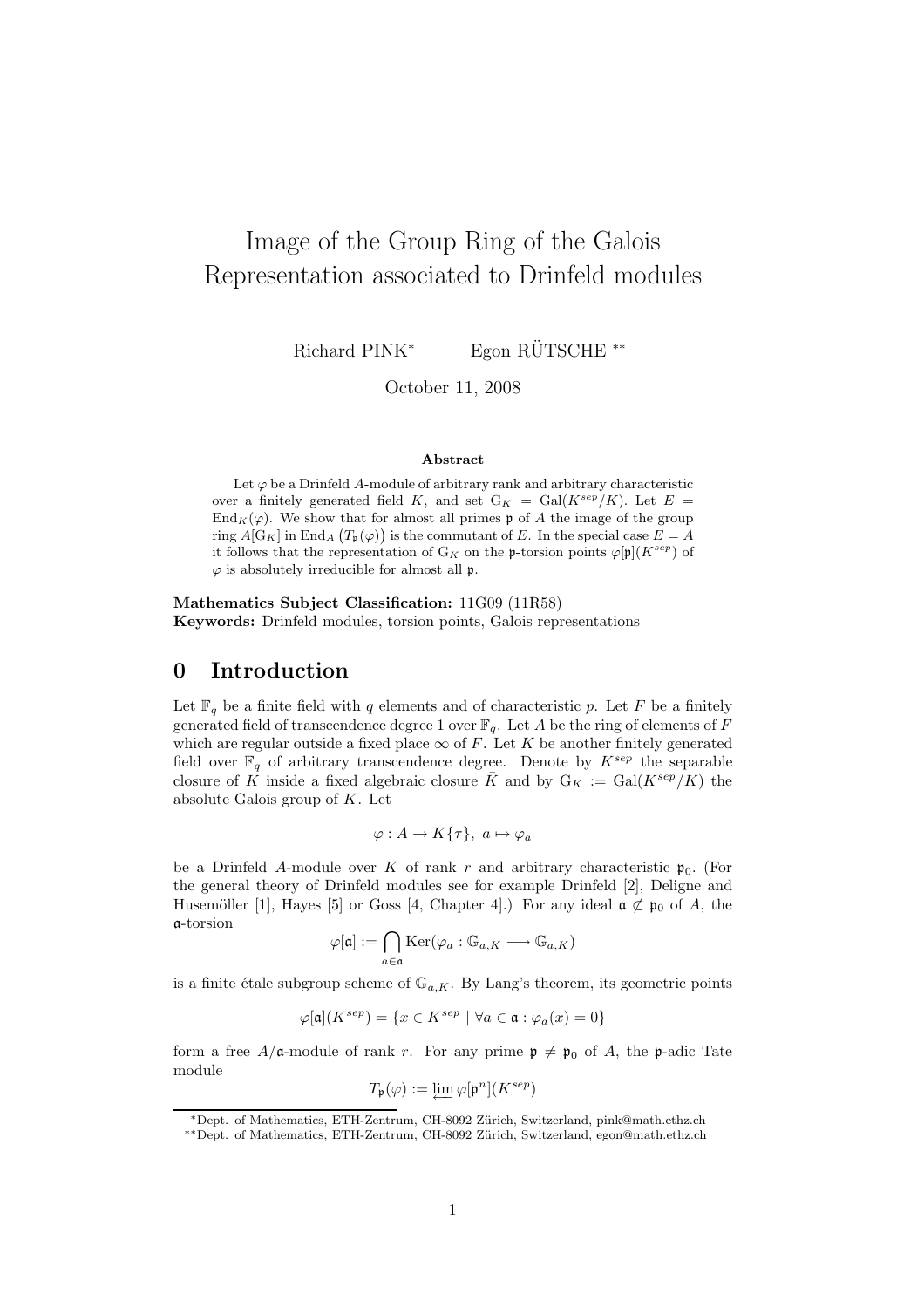of  $\varphi$  is a free  $A_p$ -module of rank r, where  $A_p$  denotes the completion of A at p. It carries a continuous Galois representation

$$
\rho_{\mathfrak{p}}: G_K \longrightarrow \mathrm{Aut}_{A_{\mathfrak{p}}}\left(T_{\mathfrak{p}}(\varphi)\right) \cong \mathrm{GL}_r(A_{\mathfrak{p}}).
$$

By construction, its reduction modulo  $\mathfrak p$  is the continuous Galois representation on the module of p-torsion

$$
\bar{\rho}_{\mathfrak{p}}: \mathrm{G}_K \longrightarrow \mathrm{Aut}_{\kappa_{\mathfrak{p}}}\left(\varphi[\mathfrak{p}](K^{sep})\right) \cong \mathrm{GL}_r(\kappa_{\mathfrak{p}})
$$

over the residue field  $\kappa_{\mathfrak{p}} := A/\mathfrak{p}$ . We call it the residual representation at  $\mathfrak{p}$ .

If K is of transcendence degree 1 and  $\text{End}_K(\varphi) = A$ , this representation is known to be irreducible for almost all  $\mathfrak p$  (see Corollary 1.4). The aim of this paper is to strengthen and generalize this result. Our first main result is the following

Theorem 0.1 (Absolute irreducibility of the residual representation) Let  $\varphi$  be a Drinfeld A-module of rank r over a finitely generated field K. Assume that  $\text{End}_K(\varphi) = A$ . Then the residual representation

 $\bar{\rho}_{\mathfrak{p}}: \mathrm{G}_K \longrightarrow \mathrm{GL}_r(\kappa_{\mathfrak{p}})$ 

is absolutely irreducible for almost all primes p of A.

By contrast, for Drinfeld modules with  $\text{End}_K(\varphi) \neq A$ , the residual representation at p is never absolutely irreducible. Thus, in the general case, we describe the image of the group ring  $A[G_K]$  under the Galois representation. For this, let Z be the center of  $E := \text{End}_K(\varphi)$ . By the theory of central simple algebras, there exist integers c, d, e such that  $\text{rank}_A(Z) = c$  and  $\text{rank}_Z(E) = e^2$  and  $r = cde$ . If  $\varphi$  has generic characteristic, we have  $E = Z$  and  $e = 1$ .

For any  $\mathfrak{p} \neq \mathfrak{p}_0$ , let  $B_{\mathfrak{p}}$  be the image of the natural homomorphism

$$
A_{\mathfrak{p}}[G_K] \longrightarrow \text{End}_{A_{\mathfrak{p}}}(T_{\mathfrak{p}}(\varphi)).
$$

The natural homomorphism

$$
E_{\mathfrak{p}} := E \otimes_A A_{\mathfrak{p}} \longrightarrow \text{End}_{A_{\mathfrak{p}}}\left(T_{\mathfrak{p}}(\varphi)\right)
$$

is injective (see [10, Proposition 4.1]) and by the Tate conjecture (Theorem 1.1) its image is the commutant of  $B_{\mathfrak{p}}$ . Define  $Z_{\mathfrak{p}} := Z \otimes_A A_{\mathfrak{p}}$ .

Theorem 0.2 (Image of the group ring) Let  $\varphi$  be a Drinfeld A-module of rank r over a finitely generated field K. Then for almost all primes  $\mathfrak p$  of A the rings  $E_{\mathfrak p}$ and  $B_{\mathfrak{p}}$  are commutants of each other in  $\text{End}_{A_{\mathfrak{p}}}(T_{\mathfrak{p}}(\varphi))$ . More precisely, for almost all p we have  $E_p \cong M_e(Z_p)$  and  $B_p \cong M_d(Z_p)$  and an isomorphism of  $B_p \otimes_{Z_p} E_p$  $modules T_{\mathfrak{p}}(\varphi) \cong Z_{\mathfrak{p}}^{\oplus d} \otimes_{Z_{\mathfrak{p}}} Z_{\mathfrak{p}}^{\oplus e}.$ 

Remark Theorem 0.1 and Theorem 0.2 have already been proven for the case where the Drinfeld module  $\varphi$  is of special characteristic and K has transcendence degree 1. See [10, Theorems A and B].

The article has six parts. In Section 1 we list some known results on Drinfeld modules. Section 2 contains results on the action of inertia groups on torsion points of  $\varphi$ . In Section 3 we use abelian class field theory to prove an interpolation result on characters of a certain algebraic group. The main work is done in Section 4, where we prove Theorem 0.1 in the case that  $\mathfrak{p}_0 = 0$  and  $\text{End}_{\bar{K}}(\varphi) = A$  and K has transcendence degree 1. In Section 5 we prove Theorem 0.2 in the case that  $\mathfrak{p}_0 = 0$ and  $K$  has transcendence degree 1. The general case of both theorems is proved in Section 6. The above notations and assumptions will remain in force throughout the article.

The material in this article was part of the doctoral thesis of the second author [11]. There it was applied to prove the adelic openness for Drinfeld modules in generic characteristic. This application will be the subject of our article [9].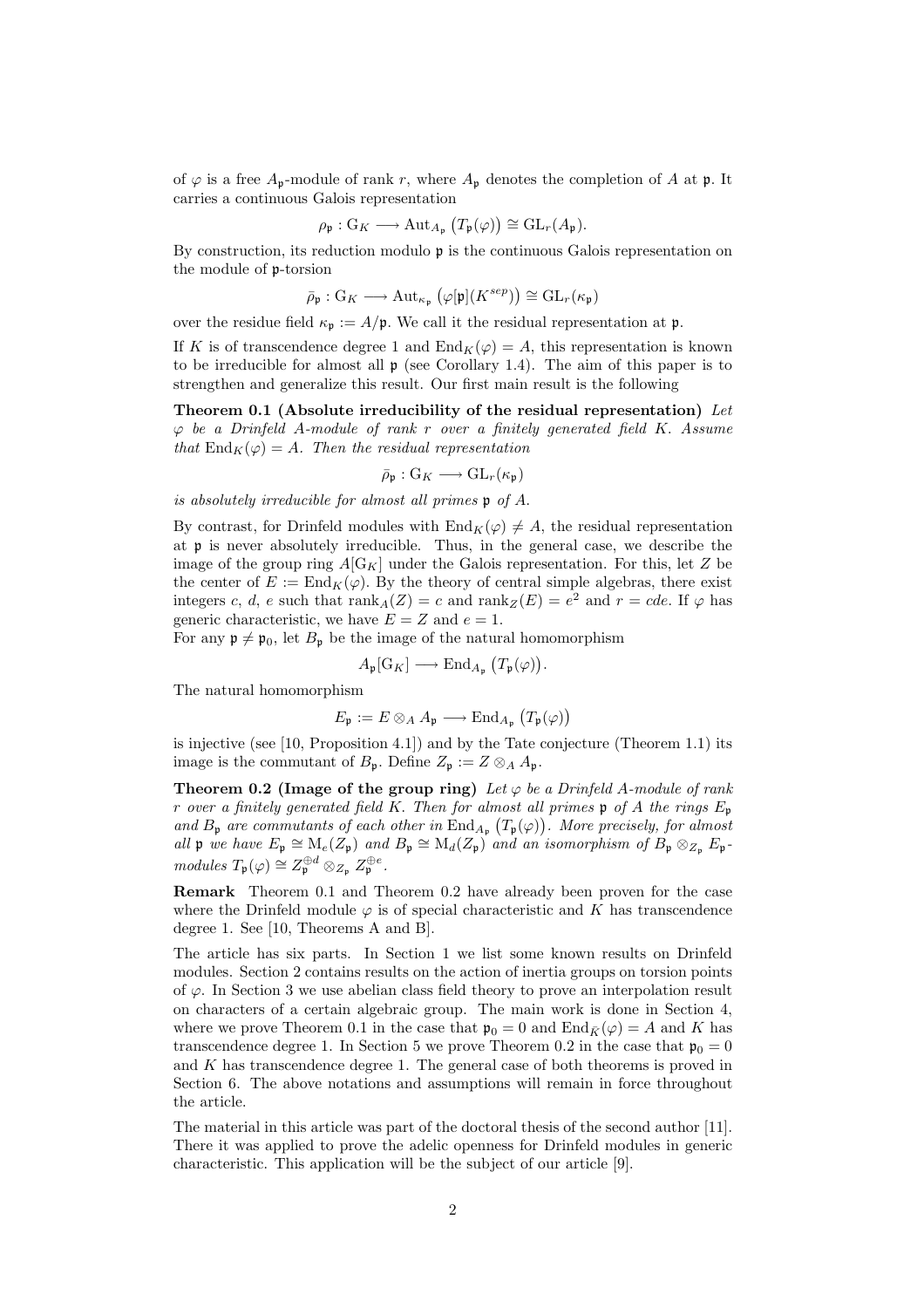# 1 Known results on Drinfeld modules

The first stated result was proved independently by Taguchi [15], [17] and Tamagawa [18].

Theorem 1.1 (Tate conjecture for Drinfeld modules) Let  $\varphi_1$  and  $\varphi_2$  be two Drinfeld A-modules over K of the same characteristic. Then for all primes  $\mathfrak p$  of A different from the characteristic of  $K$ , the natural map

 $\text{Hom}_K(\varphi_1, \varphi_2) \otimes_A A_{\mathfrak{p}} \longrightarrow \text{Hom}_{A_{\mathfrak{p}}[G_K]} (T_{\mathfrak{p}}(\varphi_1), T_{\mathfrak{p}}(\varphi_2))$ 

is an isomorphism.

The next result was proved by the first author ([6, Proposition 2.6]).

**Theorem 1.2** Assume that  $\mathfrak{p}_0 = 0$  and that  $\text{End}_{\bar{K}}(\varphi) = A$ . Then for all  $\mathfrak{p}$  the image of  $\rho_{\rm p}$  is Zariski dense in  $\operatorname{GL}_{r,F_{\rm p}}$ .

In the same article, an even stronger result was proved, the openness of the image of Galois. Analogous results in the case  $\mathfrak{p}_0 \neq 0$  can be found in [7] and [8]. Theorems 0.1 and 0.2 in the case  $\mathfrak{p}_0 \neq 0$  and K of transcendence degree 1 were proved in [10]. The following result ([10, Proposition 2.3]) is essentially a translation of the isogeny conjecture for Drinfeld modules proved by Taguchi in [14], [16].

**Proposition 1.3** Assume that  $K$  is of transcendence degree 1. Then for almost all primes  $\mathfrak p$  of A and all natural numbers  $n > 0$ , every  $G_K$ -invariant  $A/\mathfrak p^n$ -submodule of  $\varphi[\mathfrak{p}^n](K^{sep})$  has the form  $\alpha(\varphi[\mathfrak{p}^n](K^{sep}))$  for some  $\alpha \in \text{End}_K(\varphi)$ .

In particular, for  $n = 1$ , we obtain the following

**Corollary 1.4** Assume that K is of trans-cendence degree 1 and that  $\text{End}_K(\varphi) = A$ . Then the representation  $\bar{\rho}_{\bf p}$  is irreducible for almost all primes  ${\bf p}$  of A.

## 2 Action of inertia groups on torsion points

Throughout this section we assume that  $\mathfrak{p}_0 = 0$  and that K is a finite extension of F. We begin by recalling the following fundamental fact (see Goss [4, Theorem  $4.12.12(2)]$ .

**Theorem 2.1** Let  $\mathfrak{Q}$  be a place of K where  $\varphi$  has good reduction. Then for every prime p not lying below  $\mathfrak{Q}$ , the representation  $\rho_{p}$  is unramified at  $\mathfrak{Q}$ , and the characteristic polynomial of  $\rho_{p}(\text{Frob}_{\Omega})$  has coefficients in A and is independent of p.

The next result is proved in [10, Proposition 2.7] in the case  $\mathfrak{p}_0 \neq 0$ , but the proof works in general and is omitted here.

**Proposition 2.2** After replacing K by a suitable finite extension, for all primes  $\mathfrak p$ of A and all places  $\mathfrak Q$  of K not lying above p, the restriction of  $\rho_{\mathfrak p}$  to the inertia group at  $\mathfrak{Q}$  is unipotent.

We now study the action of the inertia group at a place  $\mathfrak P$  of K on  $\varphi[\mathfrak p]$  if  $\mathfrak p$ lies below  $\mathfrak{P}$ . For this, fix a place  $\mathfrak{P}$  of K, a place  $\bar{\mathfrak{P}}$  of  $\bar{K}$ , and denote by  $v_{\mathfrak{P}}$ the associated normalized valuation on the completion  $K_{\mathfrak{P}}$  and also its extension to  $\bar{K}_{\bar{\mathfrak{P}}}$ . Denote the respective residue fields by  $k_{\mathfrak{P}}$  and  $k_{\bar{\mathfrak{P}}}$ . The field  $k_{\bar{\mathfrak{P}}}$  is an algebraic closure of  $k_{\mathfrak{P}}$ . Let  $K_{\mathfrak{P}}^{nr} \subset K_{\mathfrak{P}}^t \subset K_{\mathfrak{P}}^{sep}$  be the maximal subfields of  $\overline{K}_{\overline{\mathfrak{P}}}$ which are unramified, respectively tamely ramified, respectively separable over  $K_{\mathfrak{P}}$ .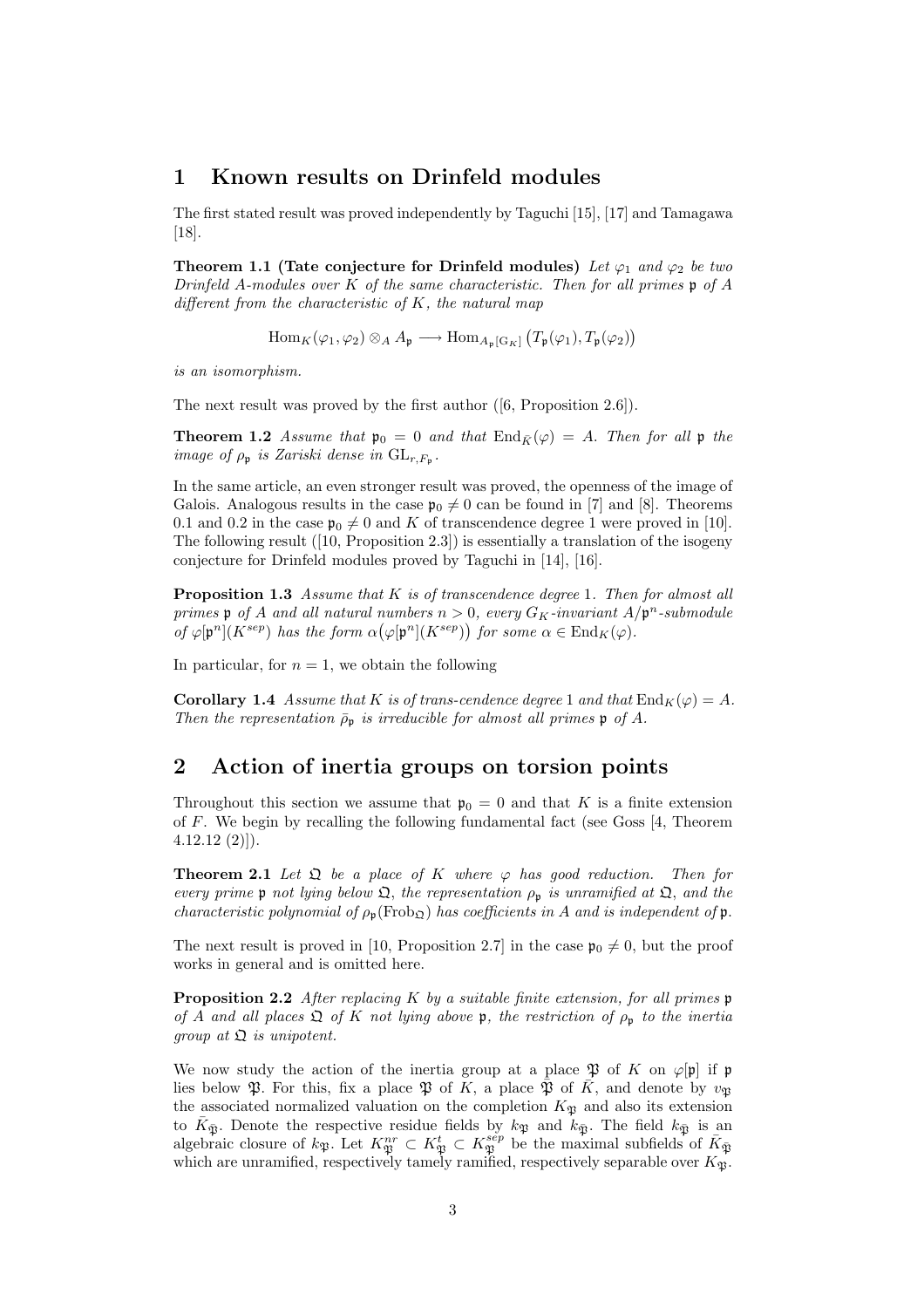Then  $I_{\mathfrak{P}} := \text{Gal}(K_{\mathfrak{P}}^{sep}/K_{\mathfrak{P}}^{nr})$  is the inertia group at  $\mathfrak{P}$ , and its quotient  $I_{\mathfrak{P}}^{t} :=$  $Gal(K_{\mathfrak{P}}^t/K_{\mathfrak{P}}^{nr})$  is the tame inertia group at  $\mathfrak{P}$ .

**Fundamental characters.** Let  $\pi \in K_{\mathfrak{P}}$  be a uniformizer at  $\mathfrak{P}$ . Let  $\lambda$  be a finite extension of  $k_{\mathfrak{B}}$  inside  $k_{\mathfrak{B}}$  of cardinality  $|\lambda|$ , and let  $\pi_{\lambda}$  be any nonzero solution in  $K_{\mathfrak{P}}^t$  of the equation  $X^{|\lambda|} - \pi X = 0$ . The fundamental character associated to  $\lambda$  is the homomorphism

$$
\zeta_{\lambda} : I_{\mathfrak{P}} \longrightarrow \lambda^*, \ \sigma \mapsto \sigma(\pi_{\lambda})/\pi_{\lambda} \mod \pi.
$$

**Proposition 2.3** The character  $\zeta_{\lambda}$  factors through  $I_{\mathfrak{P}}^{t}$  and is independent of the choices of  $\pi$  and  $\pi_{\lambda}$ .

**Proof.** For any other uniformizer  $\pi'$  and any nonzero solution  $\pi'_{\lambda}$  of the equation  $X^{|\lambda|} - \pi' X = 0$ , the elements  $\pi_{\lambda}$  and  $\pi'_{\lambda}$  have the same valuation and therefore differ by a unit  $u \in K^t_{\mathfrak{P}}$ . The value  $\zeta_\lambda(\sigma)$  then changes by  $\sigma(u)/u$ , which is congruent to 1 modulo  $\mathfrak P$  because  $\sigma$  acts trivially on the residue field. Therefore  $\zeta_\lambda$  is independent of the choices of  $\pi$  and  $\pi_{\lambda}$ . Moreover, it factors through the tame inertia group  $I_{\mathfrak{P}}^t$ because  $\pi_{\lambda} \in K_{\mathfrak{B}}^{t}$ .  $\mathfrak{P} \cdot \mathfrak{P} \cdot \mathfrak{P} \cdot \mathfrak{P} \cdot \mathfrak{P} \cdot \mathfrak{P} \cdot \mathfrak{P} \cdot \mathfrak{P} \cdot \mathfrak{P} \cdot \mathfrak{P} \cdot \mathfrak{P} \cdot \mathfrak{P} \cdot \mathfrak{P} \cdot \mathfrak{P} \cdot \mathfrak{P} \cdot \mathfrak{P} \cdot \mathfrak{P} \cdot \mathfrak{P} \cdot \mathfrak{P} \cdot \mathfrak{P} \cdot \mathfrak{P} \cdot \mathfrak{P} \cdot \mathfrak{P} \cdot \mathfrak{P} \cdot \mathfrak$ 

Note that for all  $\tau \in \text{Gal}(K^{sep}_{\mathfrak{P}}/K_{\mathfrak{P}})$  we have

(2.4) 
$$
\tau(\zeta_\lambda(\sigma)) = \tau(\sigma(\pi_\lambda)/\pi_\lambda) = \tau \sigma \tau^{-1}(\tau(\pi_\lambda))/\tau(\pi_\lambda) = \zeta_\lambda(\tau \sigma \tau^{-1}).
$$

Also, the fundamental characters form a projective system with respect to the norm maps, i.e., for any finite extension  $\lambda'$  of  $\lambda$  inside  $k_{\overline{p}}$  we have the equality

$$
\zeta_{\lambda} = N_{\lambda'/\lambda} \circ \zeta_{\lambda'},
$$

where  $N_{\lambda'/\lambda} : \lambda' \to \lambda$  is the Norm map. Furthermore, in the case  $\lambda = k_{\mathfrak{P}}$  the fundamental character  $\zeta_{k_{\mathfrak{P}}}$  extends with the same formula to a homomorphism  $Gal(K_{\mathfrak{P}}^{sep}/K_{\mathfrak{P}}) \to k_{\mathfrak{P}}^*$ . Since the target is an abelian group, it follows that  $\zeta_{k_{\mathfrak{P}}}$ factors through a homomorphism  $Gal(K_{\mathfrak{P}}^{ab}/K_{\mathfrak{P}}^{nr}) \to k_{\mathfrak{P}}^{*}$ . Its composite with the inverse of the local norm residue symbol  $\mathcal{O}_{\mathfrak{P}}^* \stackrel{\sim}{\to} \text{Gal}(K^{ab}_{\mathfrak{P}}/K^{nr}_{\mathfrak{P}})$  is equal to

(2.6) 
$$
\mathcal{O}_{\mathfrak{P}}^* \longrightarrow k_{\mathfrak{P}}^*, \ u \mapsto u^{-1} \mod \mathfrak{P}.
$$

**Action on torsion points.** Recall that K is a finite extension of F. Let  $\mathfrak{p}$  be the place of F below  $\mathfrak{P}$ , let  $\kappa_{p}$  be its residue field, and let  $q_{p}$  be the cardinality of  $\kappa_{p}$ . For any power m of p denote by  $k_m$  be the subfield of  $k_{\overline{p}}$  with m elements.

Assume that  $\varphi$  has good reduction at  $\mathfrak{P}$ . This means that  $\varphi$  is isomorphic to a Drinfeld module having coefficients in  $\mathcal{O}_{K_{\mathfrak{P}}}$  whose reduction is a Drinfeld module of rank r over  $k_{\mathfrak{B}}$ . We replace  $\varphi$  by this Drinfeld module. Then  $\varphi[\mathfrak{p}]$  extends to a finite flat group scheme over the discrete valuation ring  $\mathcal{O}_{K_{\mathfrak{B}}}$ , and its connected-´etale decomposition gives an exact sequence of finite flat group schemes

$$
0\longrightarrow \varphi[\mathfrak{p}]^0\longrightarrow \varphi[\mathfrak{p}]\longrightarrow \varphi[\mathfrak{p}]^{et}\longrightarrow 0.
$$

Let  $h_{\mathfrak{P}}$  denote the height of the Drinfeld module  $\varphi$  modulo  $\mathfrak{P}$ . Then  $\varphi[\mathfrak{p}]^0(K^{sep})$  is a  $\kappa_{\mathfrak{p}}$  vector space of dimension  $h_{\mathfrak{P}}$  and cardinality  $n := q_{\mathfrak{p}}^{h_{\mathfrak{P}}}$ .

The following result is an analogue of Proposition 9 in Serre's paper [13]. The analogue of Corollary 2.8 for  $\tau$ -sheaves has been proven by Gardeyn in [3].

**Proposition 2.7** Assume that the extension  $K_{\mathfrak{P}}/F_{\mathfrak{p}}$  is unramified and that  $\varphi$  has good reduction at  $\mathfrak{P}$ . Then the following properties hold.

(i) The inertia group  $I_{\mathfrak{P}}$  acts trivially on  $\varphi[\mathfrak{p}]^{et}(K^{sep})$ .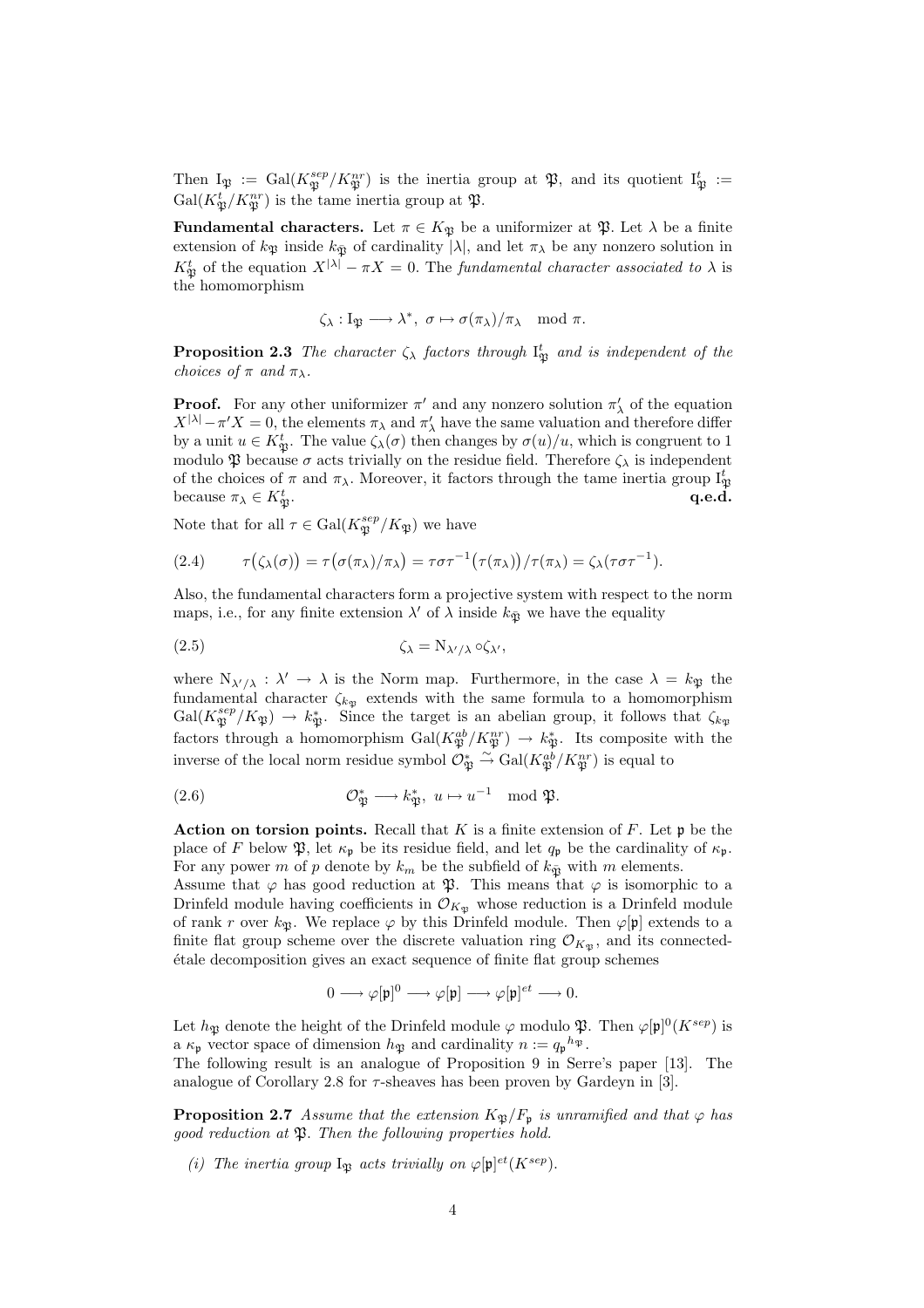- (ii) The  $\kappa_{\mathfrak{p}}$  vector space structure of  $\varphi[\mathfrak{p}]^0(K^{sep})$  extends uniquely to a one dimensional  $k_n$  vector space structure such that the action of  $I_{\mathfrak{P}}$  on  $\varphi[\mathfrak{p}]^0(K^{sep})$  is given by the fundamental character  $\zeta_{k_n}$ .
- (iii) The action of the wild inertia group at  $\mathfrak P$  on  $\varphi[\mathfrak p]^0(K^{sep})$  is trivial.

**Proof.** Assertion (i) follows immediately from the definition of an étale group scheme. Assertion (iii) follows from (ii) by Proposition 2.3. To prove (ii), define

$$
\alpha := 1/(n-1),
$$
  
\n
$$
U_{\alpha} := \{ x \in K_{\mathfrak{P}}^{sep} \mid v_{\mathfrak{P}}(x) \ge \alpha \},
$$
  
\n
$$
U'_{\alpha} := \{ x \in K_{\mathfrak{P}}^{sep} \mid v_{\mathfrak{P}}(x) > \alpha \},
$$
 and  
\n
$$
V_{\alpha} := U_{\alpha}/U'_{\alpha}.
$$

Let  $\pi_n$  be a nonzero solution of the equation  $X^n - \pi X = 0$ . The set  $V_\alpha$  is a one dimensional  $k_{\bar{\mathfrak{B}}}$  vector space generated by the residue class of  $\pi_n$ . By construction, I<sub>P</sub> acts on  $V_{\alpha}$  through the fundamental character  $\zeta_{k_n}$ .

We claim that for every non-zero element  $s \in \varphi[\mathfrak{p}]^0(K^{sep})$  we have  $v_{\mathfrak{P}}(s) = \alpha$ . This can be shown by considering an appropriate Newton polygon. Let  $a \in A$  be a function with a zero of order one at  $\mathfrak{p}$ . Then  $(a) = \mathfrak{pa}$  for an ideal  $\mathfrak{a}$  of A which is prime to p. This implies that

$$
\varphi[a]=\varphi[\mathfrak{p}]\oplus\varphi[\mathfrak{a}],
$$

where  $\varphi[\mathfrak{a}]$  is étale, and therefore

$$
\varphi[a]^0=\varphi[\mathfrak{p}]^0
$$

as group schemes over  $Spec\,\mathcal{O}_{K_{\mathfrak{B}}}$ . Write

$$
\varphi_a=\sum \varphi_{a,i}\tau^i.
$$

Then

$$
v_{\mathfrak{P}}(\varphi_{a,0})=v_{\mathfrak{P}}(\iota(a))=1,
$$

because  $\text{ord}_{\mathfrak{p}}(a) = 1$  and  $\mathfrak{P}|\mathfrak{p}$  is unramified. Moreover, since  $\varphi$  has good reduction at  $\mathfrak{P}$ , there exists a unique integer  $i_0 > 0$  such that

$$
v_{\mathfrak{P}}(\varphi_{a,i}) \geq 1 \text{ for } 0 < i < i_0,
$$
  

$$
v_{\mathfrak{P}}(\varphi_{a,i_0}) = 0 \text{ and}
$$
  

$$
v_{\mathfrak{P}}(\varphi_{a,i}) \geq 0 \text{ for } i > i_0.
$$

Thus

$$
q^{i_0} = |\varphi[a]^\circ| = |\varphi[\mathfrak{p}]^\circ| = n,
$$

and so the points  $(1, 1)$  and  $(n, 0)$  are vertices of the Newton polygon of the polynomial

$$
\varphi_a(x) = \sum \varphi_{a,i} x^{q^i}.
$$

Since every non-zero element  $s \in \varphi[\mathfrak{p}]^0(K^{sep})$  has valuation  $> 0$ , this valuation must therefore be equal to  $\alpha$ , proving the claim.

The claim is equivalent to  $\varphi[\mathfrak{p}]^{\circ}(K^{sep}) \subset U_{\alpha}$  and  $\varphi[\mathfrak{p}]^{\circ}(K^{sep}) \cap U_{\alpha}' = 0$ . Thus the inclusion induces an injective homomorphism

$$
\varphi[\mathfrak{p}]^0(K^{sep}) \hookrightarrow V_\alpha.
$$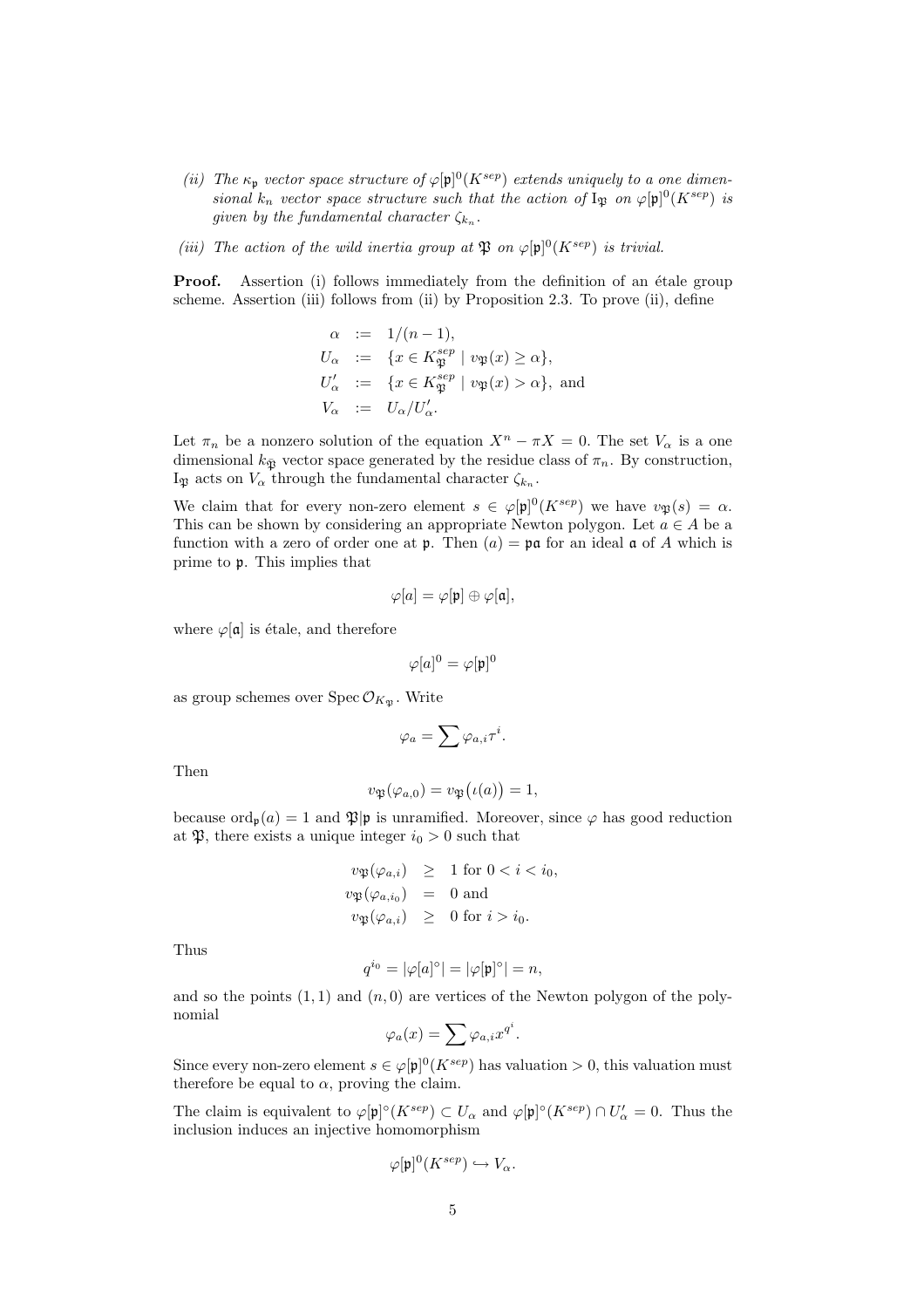By construction, this homomorphism is  $I_{\mathfrak{P}}$ -equivariant; let W be its image. The fact that  $I_{\mathfrak{P}}$  acts on  $V_{\alpha}$  through the fundamental character  $\zeta_{k_n}$  implies that W is invariant under multiplication by  $k_n^*$ . Since, moreover,  $|W| = |k_n|$ , it follows that W is a  $k_n$  vector subspace of dimension 1. Via the inclusion, we obtain a unique one-dimensional  $k_n$  vector space structure on  $\varphi[\mathfrak{p}]^0(K^{sep})$  such that the action of I<sub>P</sub> on it is multiplication by  $\zeta_{k_n}$ .

It remains to show that this vector space structure is an extension of the previously given  $\kappa_{\mathfrak{p}}$  vector space structure on  $\varphi[\mathfrak{p}]^0(K^{sep})$ . For this, consider any element  $\bar{b}$  $\epsilon \in \kappa_p$ , and let b be an element of A whose residue class in  $\kappa_p$  is equal to  $\bar{b}$ . Then the action of  $\bar{b}$  on any element  $s \in \varphi[\mathfrak{p}]^0(K^{sep})$  is given by

$$
s \mapsto \varphi_b(s).
$$

On the other hand, the inclusion  $\kappa_{\mathfrak{p}} \hookrightarrow k_{\mathfrak{P}}$  is given by  $\bar{b} \mapsto \iota(b) \mod \mathfrak{P}$ . Thus, by the construction of the  $k_n$  vector space structure on  $\varphi[\mathfrak{p}]^0(K^{sep})$ , we must prove that

$$
v_{\mathfrak{P}}(\varphi_b(s) - \iota(b)s) > \alpha.
$$

Write

$$
\varphi_b = \sum \varphi_{b,i} \tau^i,
$$

and note that  $\varphi_{b,0} = \iota(b)$  and  $v_{\mathfrak{P}}(\varphi_{b,i}) \geq 0$  for all i. Since  $v_{\mathfrak{P}}(s) \geq \alpha$ , it follows that

$$
\varphi_b(s) - \iota(b)s = \sum \varphi_{b,i} s^{q^i}
$$

has valuation  $\geq q\alpha > \alpha$ , as desired. q.e.d.

**Corollary 2.8** Assume that the extension  $K_{\mathfrak{P}}/F_{\mathfrak{p}}$  is unramified and that  $\varphi$  has good reduction at  $\mathfrak{P}$ . Then the action of  $I_{\mathfrak{P}}$  on  $\varphi[\mathfrak{p}]^0(K^{sep})\otimes_{\kappa_{\mathfrak{p}}}k_{\bar{\mathfrak{P}}}$  is diagonalizable and given by the h<sub>Pp</sub> distinct characters  $\bar{\sigma} \circ \zeta_{k_n}$  where  $\bar{\sigma}$  runs through  $\text{Hom}_{k_{\text{PR}}}(k_n, k_{\bar{\text{PR}}})$ .

# 3 An interpolation result from class field theory

In this section, we assume that  $K$  is a finite extension of  $F$ . We introduce algebraic groups  $\mathbb T$  and  $\mathbb S$  in the same way as Serre did in [12, Chapter II] and [13, §3]. Then we relate algebraic characters of S with compatible systems of abelian p-adic Galois representations. Although Serre's construction applies to characters with arbitrary conductor, we restrict ourselves to characters with trivial conductor because that suffices for our purposes.

Let  $\mathbb{A}_K$  denote the ring of adeles of K and  $\mathbb{A}_K^*$  the group of ideles of K. For any place  $\mathfrak P$  of K let  $\mathcal O_{\mathfrak P}$  be the discrete valuation ring of  $K_{\mathfrak P}$ . Define

$$
U:=\prod_{{\mathfrak{P}}\nmid \infty}{\mathcal O}_{\mathfrak{P}}^*\times\prod_{\infty'|\infty}K_{\infty'}^*\subset{\mathbb A}_K^*,
$$

and

$$
C:=\mathbb{A}_K^*/K^*U.
$$

Then C is a finite abelian group and sits in the exact sequence

$$
1 \longrightarrow K^*/(K^* \cap U) \longrightarrow \mathbb{A}^*_K/U \longrightarrow C \longrightarrow 1.
$$

**The Serre groups**  $\mathbb{T}$  and S. Consider the Weil restriction  $H := \text{Res}_{F}^{K}(\mathbb{G}_{m,K})$  of the multiplicative group over  $K$  to  $F$ . By definition, its points over any  $F$ -algebra  $B$  are given by

$$
H(B) := (B \otimes_F K)^*.
$$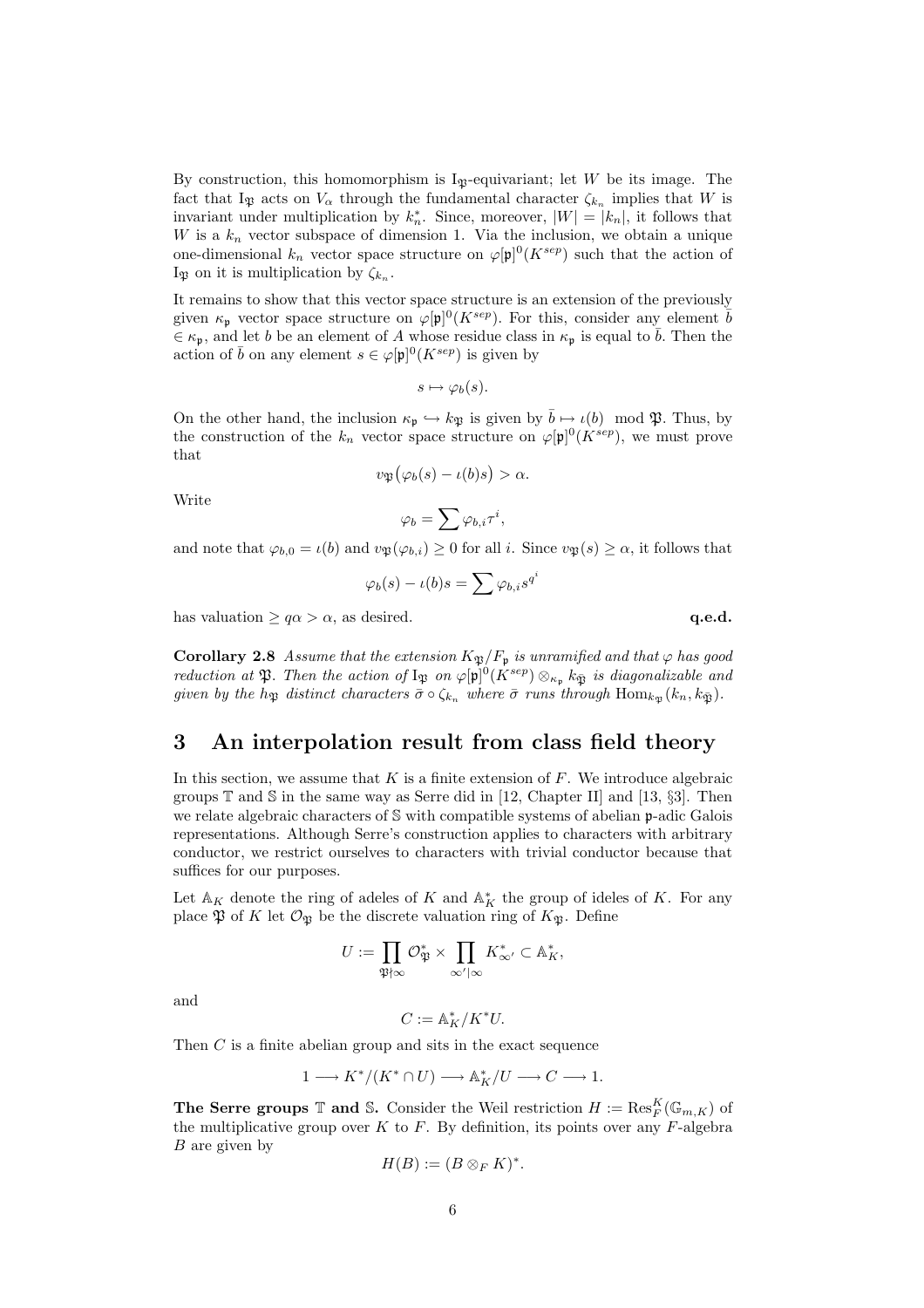Let  $\overline{K^* \cap U}$  be the Zariski closure of  $K^* \cap U$  inside H and consider the quotient

$$
\mathbb{T} := H/\overline{K^* \cap U}.
$$

Let S be the push-out of  $\mathbb{T}$  and  $\mathbb{A}_K^*/U$  over  $K^*/(K^*\cap U)$ . This is an algebraic group with the universal property that, for any algebraic group  $H'$  over  $F$  together with homomorphisms  $\mathbb{T} \to H'$  and  $\mathbb{A}_K^*/U \to H'(F)$  such that the following diagram



commutes, there exists a unique homomorphism  $\mathbb{S} \to H'$  through which both  $\mathbb{T} \to H'$  and  $\mathbb{A}_K^*/U \to H'(F)$  factor. A more explicit construction of the algebraic group  $\Im$  can be done as in Serre [12, Chapter II]. The definitions of  $\mathbb T$  and  $\mathbb S$ give us a commutative diagram

$$
1 \longrightarrow K^*/(K^* \cap U) \longrightarrow \mathbb{A}_K^*/U \longrightarrow C \longrightarrow 1
$$
\n
$$
\downarrow \qquad \qquad \downarrow \qquad \qquad \downarrow \qquad \qquad \downarrow \qquad \qquad \downarrow \downarrow
$$
\n
$$
1 \longrightarrow \mathbb{T}(F) \longrightarrow \mathbb{S}(F) \longrightarrow C \longrightarrow 1
$$

with exact rows. By composition of  $\gamma'$  with  $\mathbb{A}_K^* \to \mathbb{A}_K^*/U$  we get a homomorphism  $\gamma: \mathbb{A}_K^* \to \mathbb{S}(F).$ 

**Homomorphism at a prime p.** Let **p** be any prime of A, and fix a place  $\bar{\mathbf{p}}$  of  $\bar{F}$ above p. Define

$$
U^{\mathfrak{p}} := \prod_{\mathfrak{Q} \nmid \{\mathfrak{p}, \infty\}} \mathcal{O}_{\mathfrak{Q}}^* \times \prod_{\infty'|\infty} K_{\infty'}^* \subset \mathbb{A}_K^*,
$$

$$
K_{\mathfrak{p}} := \prod_{\mathfrak{P}|\mathfrak{p}} K_{\mathfrak{P}},
$$

and

$$
\mathcal{O}_{\mathfrak{p}}:=\prod_{\mathfrak{P}\mid \mathfrak{p}}\mathcal{O}_{\mathfrak{P}}.
$$

The composite of  $\gamma$  with the inclusion  $\mathbb{S}(F) \hookrightarrow \mathbb{S}(F_p)$  is a continuous, even locally constant, homomorphism

$$
\gamma_{\mathfrak{p}}: \mathbb{A}_K^* \longrightarrow \mathbb{S}(F_{\mathfrak{p}}).
$$

On the other hand, combining the projection from  $\mathbb{A}_K^*$  to its direct factor

$$
K_{\mathfrak{p}}^* = (F_{\mathfrak{p}} \otimes_F K)^* = H(F_{\mathfrak{p}})
$$

with the algebraic homomorphism  $H \to \mathbb{T} \hookrightarrow \mathbb{S}$  yields a continuous homomorphism

$$
\delta_{\mathfrak{p}}: \mathbb{A}_K^* \longrightarrow K_{\mathfrak{p}}^* = H(F_{\mathfrak{p}}) \longrightarrow \mathbb{S}(F_{\mathfrak{p}}).
$$

The commutativity of the above diagram implies  $\gamma_{\mathfrak{p}}|_{K^*} = \delta_{\mathfrak{p}}|_{K^*}$ . Thus the homomorphism

$$
\gamma_{\mathfrak{p}} \delta_{\mathfrak{p}}^{-1} : \mathbb{A}_K^* \longrightarrow \mathbb{S}(F_{\mathfrak{p}})
$$

is trivial on  $K^*$ . Since both  $\gamma_{\mathfrak{p}}$  and  $\delta_{\mathfrak{p}}$  are trivial on  $U^{\mathfrak{p}}$ , the continuous homomorphism  $\gamma_{\mathfrak{p}} \delta_{\mathfrak{p}}^{-1}$  is trivial on the closure  $\overline{K^*U^{\mathfrak{p}}}$  of  $K^*U^{\mathfrak{p}}$  in  $\mathbb{A}_K^*$  and therefore factors through a continuous homomorphism

$$
\varepsilon_{\mathfrak{p}}: {\mathbb A}^*_K/\overline{K^*U^{\mathfrak{p}}} \longrightarrow \mathbb{S}(F_{\mathfrak{p}}).
$$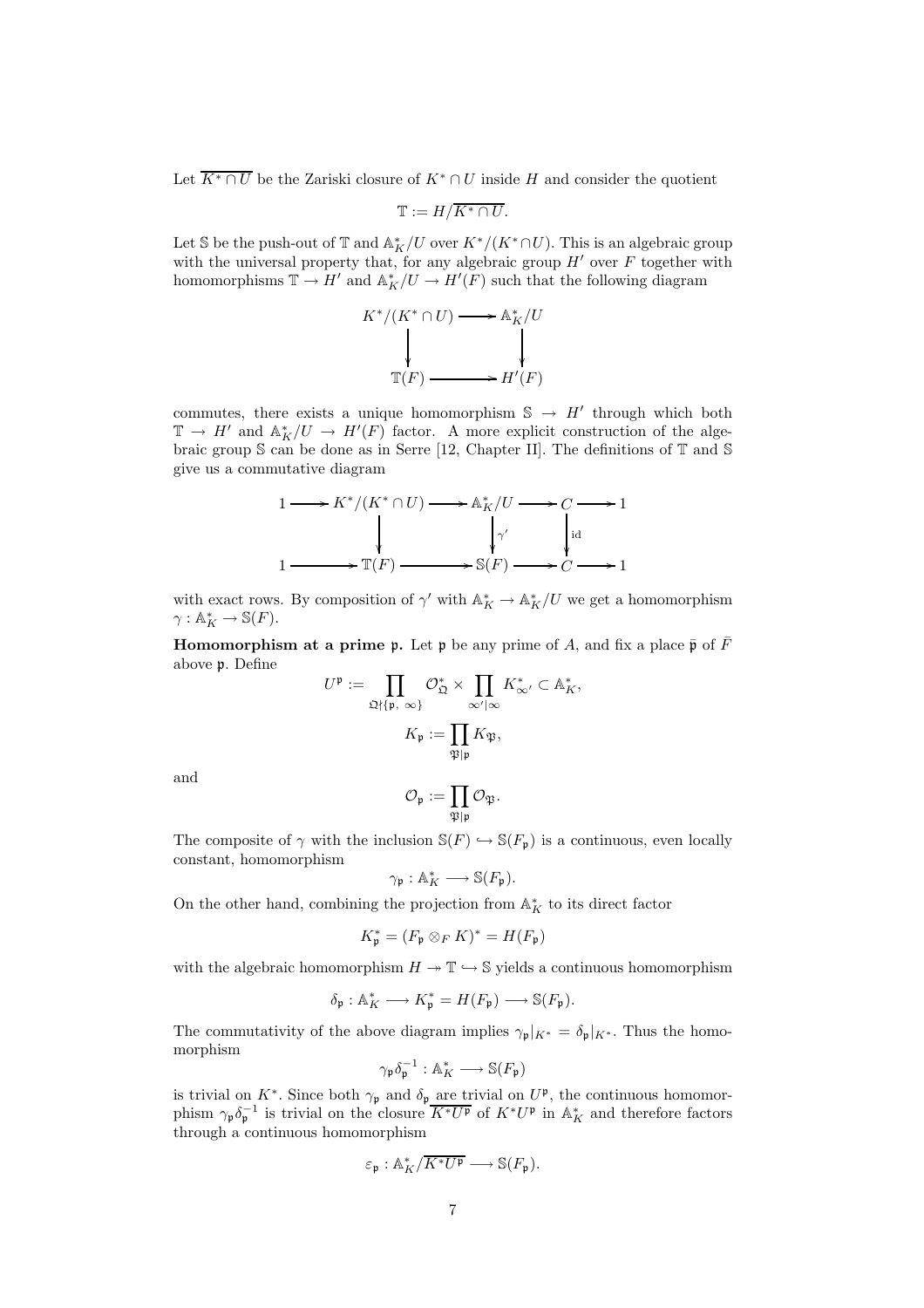Characters of T and S. Define  $\Sigma := \text{Hom}_F(K, \overline{F})$ . Every  $\sigma \in \Sigma$  extends to an  $\bar{F}$ -algebra homomorphism  $\bar{F} \otimes_F K \to \bar{F}$  and thus gives rise to a character  $[\sigma] : H_{\bar{F}} \to \mathbb{G}_{m,\bar{F}}$  of H. These  $[\sigma]$  form a Z-basis of the character group  $X(H)$ . Since  $\mathbb{T} = H/\overline{K^* \cap U}$ , its character group is given by

$$
X(\mathbb{T}) = \left\{ \prod_{\sigma \in \Sigma} [\sigma]^{n_{\sigma}} \middle| \prod_{\sigma} \sigma(x)^{n_{\sigma}} = 1 \text{ for all } x \in K^* \cap U \right\}.
$$

The character groups of  $C$ ,  $\mathbb{T}$ , and  $\mathbb{S}$  lie in an exact sequence

$$
1 \longrightarrow X(C) \longrightarrow X(\mathbb{S}) \longrightarrow X(\mathbb{T}) \longrightarrow 1
$$

where  $X(C)$  is the finite group  $Hom(C, \bar{F}^*)$ . Thus any character  $\mu$  of  $\mathbb T$  can be extended to a character  $\theta$  of S in precisely |C| ways.

Compatible system associated to a character. Let  $\theta$  be a character of S. It induces a continuous homomorphism  $\mathbb{S}(F_{\mathfrak{p}}) \to \overline{F}_{\overline{\mathfrak{p}}}^*$ , whose composite with  $\varepsilon_{\mathfrak{p}}$  is a continuous homomorphism

$$
\theta_{\mathfrak{p}}: \mathbb{A}_K^*/\overline{K^*U^{\mathfrak{p}}} \longrightarrow \bar{F}_{\overline{\mathfrak{p}}}^*.
$$

Since  $\mathbb{A}_K^*/\overline{K^*U^{\mathfrak{p}}}$  is compact, the image of  $\theta_{\mathfrak{p}}$  is contained in the multiplicative group of the valuation ring of  $\bar{F}_{\bar{p}}$ . Therefore we can reduce it modulo  $\bar{p}$  and obtain a continuous homomorphism

$$
\bar{\theta}_{\mathfrak{p}}: \mathbb{A}_K^*/\overline{K^*U^{\mathfrak{p}}} \longrightarrow \kappa_{\bar{\mathfrak{p}}}^*.
$$

Let  $K^{ab,\mathfrak{p}}$  be the maximal abelian extension of K which splits completely at all places above  $\infty$  and is unramified at all places not lying above **p**. Then the Artin reciprocity map of global class field theory induces a surjective homomorphism

$$
\mathbf{G}_K \twoheadrightarrow \mathrm{Gal}(K^{ab,\mathfrak{p}}/K) \cong \mathbb{A}_K^* / \overline{K^* U^{\mathfrak{p}}},
$$

whose composite with  $\theta_{\mathfrak{p}}$  is a continuous homomorphism  $G_K \to \bar{F}_{\bar{\mathfrak{p}}}^*$ . As  $\mathfrak{p}$  varies, these homomorphisms form a system of strictly compatible p-adic representations in the sense of Serre [12, Chapter II], i.e., the image of Frob<sub>2</sub> lies in  $\bar{F}^*$  and is independent of  $\mathfrak p$  for all  $\mathfrak Q$  not lying above  $\mathfrak p$ .

Interpolation of characters. We now reverse the above process. Let S be an infinite set of primes of A. For any  $\mathfrak{p} \in S$ , fix a place  $\bar{\mathfrak{p}}$  of  $\bar{F}$  above p and consider a continuous homomorphism

$$
\bar{\eta}_{\mathfrak{p}}: \mathbb{A}_K^*/\overline{K^*U^{\mathfrak{p}}} \longrightarrow \kappa_{\bar{\mathfrak{p}}}^*.
$$

Every  $\sigma \in \Sigma$  determines a place  $\sigma^{-1}(\bar{\mathfrak{p}})$  of K above p and an embedding  $K_{\sigma^{-1}(\bar{\mathfrak{p}})} \hookrightarrow \bar{F}_{\bar{\mathfrak{p}}}$ . Let

$$
\sigma_{\mathfrak{p}}: K_{\mathfrak{p}}^* = \prod_{\mathfrak{P} \mid \mathfrak{p}} K_{\mathfrak{P}}^* \longrightarrow \bar{F}_{\overline{\mathfrak{p}}}^*
$$

be the homomorphism which is the above embedding on  $K_{\sigma^{-1}(\bar{p})}$  and identically 1 on all other factors.

**Proposition 3.1** In the above situation, assume that there exist integers  $n(\sigma, \mathfrak{v})$ whose absolute values are bounded, such that for all  $\mathfrak{p} \in S$  and all  $x \in \mathcal{O}_{\mathfrak{p}}^*$  we have

$$
\bar{\eta}_{\mathfrak{p}}(x) = \left(\prod_{\sigma \in \Sigma} \sigma_{\mathfrak{p}}(x^{-1})^{n(\sigma, \mathfrak{p})} \mod \bar{\mathfrak{p}}\right).
$$

Then there exist a character  $\theta \in X(\mathbb{S})$  and an infinite subset S' of S such that for all  $\mathfrak{p} \in S'$  we have

$$
\bar{\theta}_{\mathfrak{p}} = \bar{\eta}_{\mathfrak{p}}.
$$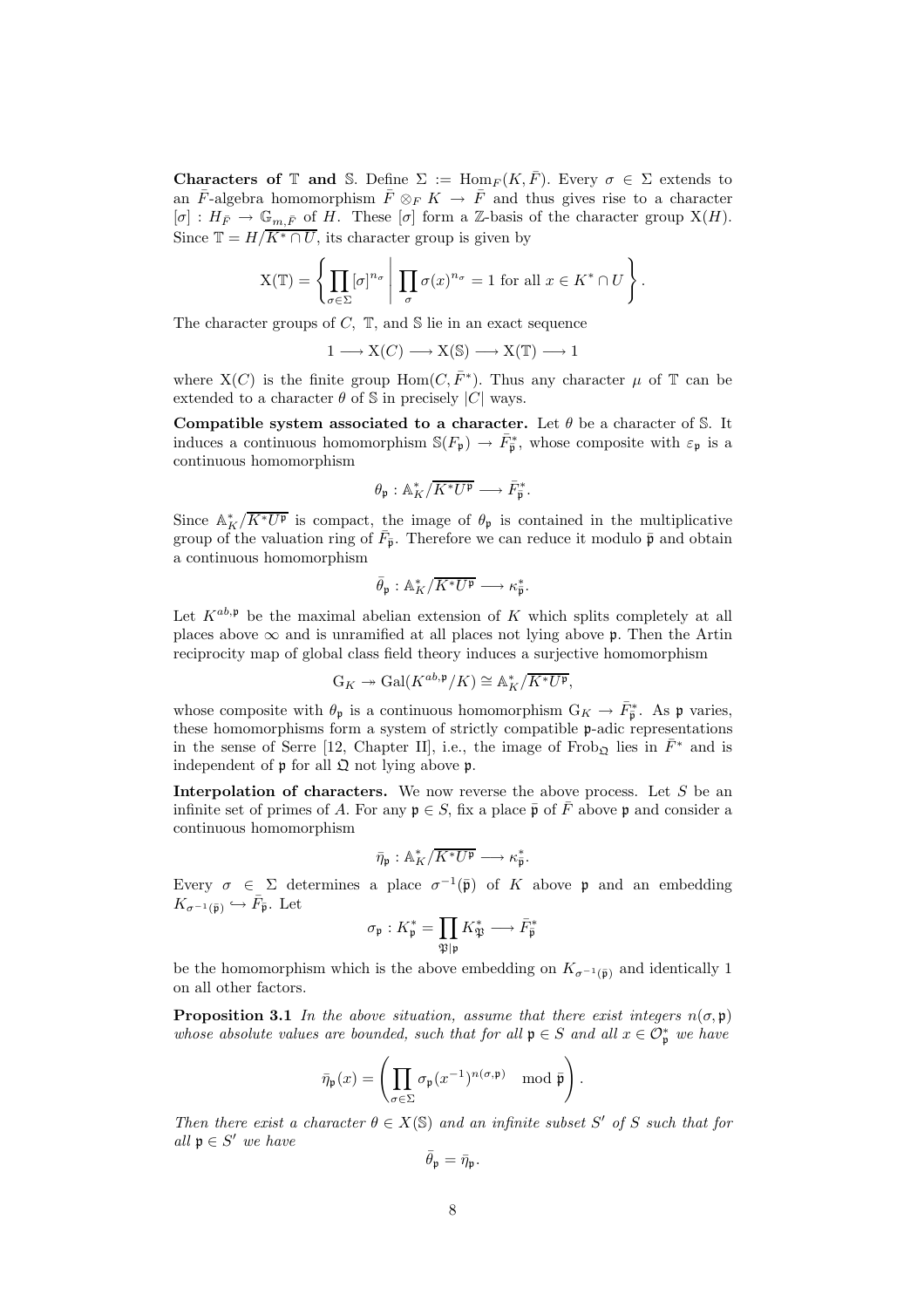**Proof.** Since the numbers  $n(\sigma, \mathfrak{p})$  are bounded and  $\Sigma$  is finite, there exists an infinite subset S'' of S such that for all  $\mathfrak{p} \in S''$  the value  $n(\sigma, \mathfrak{p})$  is independent of  $\mathfrak{p}$ . Denote this value by  $n_{\sigma}$ . Consider the character  $\alpha := \prod_{\sigma \in \Sigma} [\sigma]^{n_{\sigma}} \in X(H)$ . Then for any  $x \in K^* \cap U$ , we have  $\eta_{\overline{\mathfrak{n}}}(x) = 1$  and

$$
\prod_{\sigma}\sigma_{\mathfrak{p}}(x^{-1})^{n(\sigma,\mathfrak{p})}=\prod_{\sigma}\sigma(x^{-1})^{n(\sigma,\mathfrak{p})}=\alpha(x^{-1}).
$$

Thus  $\alpha(x^{-1}) \equiv 1 \mod \bar{\mathfrak{p}}$  for all  $\mathfrak{p} \in S''$ . Since S'' is infinite, we find that  $\alpha(x) = 1$ , and hence  $\alpha \in X(\mathbb{T})$ .

Extend  $\alpha$  to a character  $\theta' \in X(\mathbb{S})$ . Then for any  $\mathfrak{p} \in S''$ , the character

$$
\beta_{\mathfrak{p}}:=\bar{\eta}_{\mathfrak{p}}\bar{\theta}'^{{-}1}_{\mathfrak{p}}:\mathbb{A}_K^*/\overline{K^*U^{\mathfrak{p}}}\longrightarrow\kappa^*_{\overline{\mathfrak{p}}}
$$

factors through  $C$ . Therefore it takes values in the group of  $m$ -th roots of unity  $\mu_m(\kappa_{\bar{\mathfrak{p}}})$  for  $m := |C|$ . Since the reduction map  $\mu_m(\bar{F}) \longrightarrow \mu_m(\kappa_{\bar{\mathfrak{p}}})$  is an isomorphism, we can lift  $\beta_{p}$  uniquely to a homomorphism into  $\mu_{m}(\bar{F})$ , and thus to an element of  $X(C)$ . This is a finite group; hence there exist  $\beta \in X(C)$  and an infinite subset S' of S'' such that for all  $\mathfrak{p} \in S'$  we have  $\beta_{\mathfrak{p}} = \beta$ . Define  $\theta$  as the product of  $\theta'$ with the image of  $\beta$  in  $X(\mathbb{S})$ . Then for all  $\mathfrak{p} \in S'$  we have  $\bar{\theta}_{\mathfrak{p}} = \bar{\eta}_{\mathfrak{p}}$ , as desired q.e.d.

# 4 Absolute irreducibility of the residual representation

Throughout this section, we assume that K is a finite extension of F, so that  $\mathfrak{p}_0 = 0$ . We also assume that  $\text{End}_{\overline{K}}(\varphi) = A$  (in order to apply Theorem 1.2). We prove the following special case of Theorem 0.1.

Theorem 4.1 In the above situation, the residual representation

$$
\bar{\rho}_{\mathfrak{p}}:G_K\longrightarrow GL_r(\kappa_{\mathfrak{p}})
$$

is absolutely irreducible for almost all primes p of A.

By Corollary 1.4 we know that  $\bar{\rho}_{p}$  is irreducible for almost all primes p of A. By Schur's lemma, for these primes the ring  $\text{End}_{\kappa_{\mathfrak{p}}}(\bar{\rho}_{\mathfrak{p}})$  is a finite dimensional division algebra over  $\kappa_{\mathfrak{p}}$ . As  $\kappa_{\mathfrak{p}}$  is finite, this division algebra is commutative and hence a finite field extension of  $\kappa_p$ . Call it  $\lambda_p$ , and set  $s_p := [\lambda_p/\kappa_p]$  and  $t_p = \dim_{\lambda_p}(\bar{\rho}_p)$ . Then  $r = s_p t_p$ , and, in a suitable basis, the representation  $\bar{\rho}_p$  amounts to a homomorphism

$$
\bar{\rho}_{\mathfrak{p}}: \mathrm{G}_K \longrightarrow \mathrm{GL}_{t_{\mathfrak{p}}}(\lambda_{\mathfrak{p}}) \subset \mathrm{GL}_r(\kappa_{\mathfrak{p}}).
$$

Its composite with the determinant map  $\det_{\lambda_p}: GL_t(\lambda_p) \to \lambda_p^*$  is a character

$$
\text{det}_{\lambda_{\mathfrak{p}}}\circ \bar{\rho}_{\mathfrak{p}}: \mathbf{G}_K \longrightarrow \lambda_{\mathfrak{p}}^*.
$$

For any prime  $\mathfrak{p} \in S$  we fix a place  $\bar{\mathfrak{p}}$  of  $\bar{F}$  above  $\mathfrak{p}$ . The residue field  $\kappa_{\bar{\mathfrak{p}}}$  at  $\bar{\mathfrak{p}}$  is an algebraic closure of  $\kappa_{\mathfrak{p}}$ . We choose an embedding  $\beta_{\mathfrak{p}} : \lambda_{\mathfrak{p}} \hookrightarrow \kappa_{\bar{\mathfrak{p}}}$ , obtaining a character

$$
\bar{\chi}_{\mathfrak{p}} := \beta_{\mathfrak{p}} \circ \det_{\lambda_{\mathfrak{p}}} \circ \bar{\rho}_{\mathfrak{p}} : G_K \longrightarrow \kappa_{\bar{\mathfrak{p}}}^*.
$$

To prove Theorem 4.1 we must show that  $s_p = 1$  for almost all p. If not, since  $s_p$ is one of finitely many divisors of r, some value of  $s_p > 1$  must occur infinitely often. To give an indirect proof, we make the following assumption and derive a contradiction.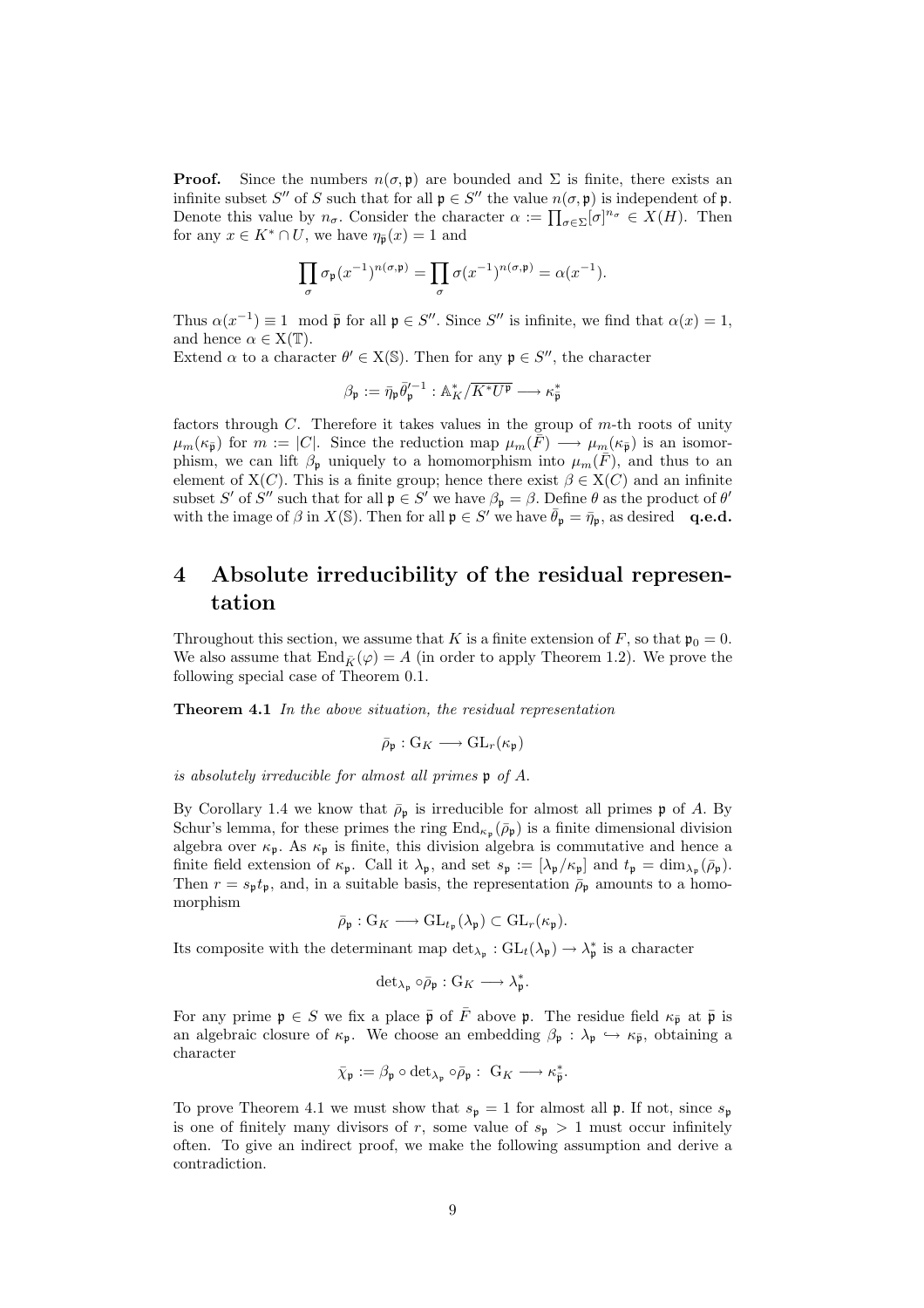**Assumption 4.2** There exist integers  $s > 1$  and t with  $st = r$  and an infinite set S of primes of A, such that for all  $\mathfrak{p} \in S$  the residual representation  $\bar{\rho}_{\mathfrak{p}}$  factors through  $GL_t(\lambda_{\mathfrak{p}})$  where  $\lambda_{\mathfrak{p}}$  is a field extension of  $\kappa_{\mathfrak{p}}$  of degree s.

**Reduction steps.** We can replace  $S$  by any infinite subset, without changing the assumptions. Thus after removing finitely many primes, we may assume that for all  $\mathfrak{p} \in S$ 

- (a)  $\varphi$  has good reduction at all places of K lying above p,
- (b)  $\mathfrak p$  is unramified in K, and
- (c) the residue field  $\kappa_{\mathfrak{p}}$  has at least 3 elements.

It is also enough to prove Theorem 4.1 for any open subgroup of  $G_K$ . This allows us to replace  $K$  by any finite extension. Thus by Proposition 2.2, we may assume that the restriction of  $\bar{\rho}_{\mathfrak{p}}$  to the inertia group at any place not lying above  $\mathfrak{p}$  is unipotent. Then

(d) for all  $\mathfrak{p} \in S$  and all places  $\mathfrak{Q}$  of K not lying above  $\mathfrak{p}$  we have  $\bar{\chi}_{\mathfrak{p}}|_{I_{\Omega}} = 1$ .

Next, recall that at any place  $\infty'$  of K above  $\infty$ , the Drinfeld module is uniformized by a lattice on which the decomposition group  $D_{\infty'}$  acts through a finite quotient. Thus, after replacing  $K$  by a finite extension, we may assume that

(e) for all  $\mathfrak{p} \in S$  and all places  $\infty'$  of K lying above  $\infty$  we have  $\bar{\chi}_{\mathfrak{p}}|_{D_{\infty'}} = 1$ .

**Ramification behavior of**  $\bar{\chi}_{\mathfrak{p}}$ . Now we describe the ramification behavior of  $\bar{\chi}_{\mathfrak{p}}$ at places above **p**. Recall that  $\Sigma = \text{Hom}_F(K, \overline{F})$ . Then for any place  $\mathfrak{P}$  of K above  $\mathfrak{p}$ , the set  $\Sigma_{\mathfrak{P}} := \{ \sigma \in \Sigma \mid \mathfrak{P} = \sigma^{-1}(\bar{\mathfrak{p}}) \}$  is non-empty. Any element  $\sigma \in \Sigma_{\mathfrak{P}}$  induces an embedding  $k_{\mathfrak{P}} \hookrightarrow \kappa_{\bar{\mathfrak{p}}}$ . As in Section 2, we write  $q_{\mathfrak{p}} = |\kappa_{\mathfrak{p}}|$  and let  $\zeta_{k_{q_{\mathfrak{p}}^s}} : I_{\mathfrak{P}} \to k_{q_{\mathfrak{p}}^s}^*$ denote the fundamental character associated to  $k_{q_{\mathfrak{p}}}$ , the subfield of  $k_{\bar{\mathfrak{P}}}$  with  $q_{\mathfrak{p}}^s$ elements.

**Lemma 4.3** For any place  $\mathfrak{P}$  of K above  $\mathfrak{p} \in S$ , the following properties hold.

- (i) We have  $s \mid [k_{\mathfrak{P}}/\kappa_{\mathfrak{p}}]$ , and so any  $\sigma \in \Sigma_{\mathfrak{P}}$  induces an embedding  $\bar{\sigma} : k_{q_{\mathfrak{p}}} \hookrightarrow \kappa_{\bar{\mathfrak{p}}}$ .
- (ii) There exists an element  $\sigma \in \Sigma_{\mathfrak{P}}$  such that

$$
\bar{\chi}_{\mathfrak{p}}|_{\mathrm{I}_{\mathfrak{P}}}=\bar{\sigma}\circ\zeta_{k_{q_{\mathfrak{p}}^{s}}}.
$$

**Proof.** By (a) above, the Drinfeld module  $\varphi$  has good reduction at  $\mathfrak{P}$ , say of height  $h_{\mathfrak{P}}$ . We thus have an exact sequence of  $\kappa_{\mathfrak{p}}$  vector spaces

$$
0\longrightarrow \varphi[\mathfrak{p}]^0(K^{sep})\longrightarrow \varphi[\mathfrak{p}](K^{sep})\longrightarrow \varphi[\mathfrak{p}]^{et}(K^{sep})\longrightarrow 0,
$$

where  $\varphi[\mathfrak{p}]^0(K^{sep})$  has dimension  $h_{\mathfrak{P}}$ . By Proposition 2.7, the group  $I_{\mathfrak{P}}$  acts trivially on  $\varphi[\mathfrak{p}]^{et}(K^{sep})$  and, in view of (b) and (c) above, it has no coinvariants on  $\varphi[\mathfrak{p}]^0(K^{sep})$ . Thus the group of I<sub>P</sub>-coinvariants of  $\varphi[\mathfrak{p}](K^{sep})$  is  $\varphi[\mathfrak{p}]^{et}(K^{sep})$ . Since the representation factors through  $GL_t(\lambda_p)$ , it follows that the exact sequence is a sequence of  $\lambda_p$  vector spaces. In particular, the degree  $s = [\lambda_p/\kappa_p]$  must divide  $h_{\mathfrak{P}}$ .

Moreover, the determinant over  $\lambda_{\mathfrak{p}}$  of the representation  $\bar{\rho}_{\mathfrak{p}}|_{I_{\mathfrak{P}}}$  is equal to the determinant of the subrepresentation on  $\varphi[\mathfrak{p}]^0(K^{sep})$ . Abbreviate  $n := q_{\mathfrak{p}}^{h_{\mathfrak{P}}}$ . Then by Proposition 2.7 (ii) the  $\kappa_{\mathfrak{p}}$  vector space structure of  $\varphi[\mathfrak{p}]^0(K^{sep})$  extends to a one dimensional  $k_n$  vector space structure such that  $I_{\mathfrak{P}}$  acts through the fundamental character  $\zeta_{k_n} : I_{\mathfrak{P}} \to k_n^*$ . The action of  $\lambda_{\mathfrak{p}}$  amounts to an embedding  $\lambda_{\mathfrak{p}} \hookrightarrow k_n$  and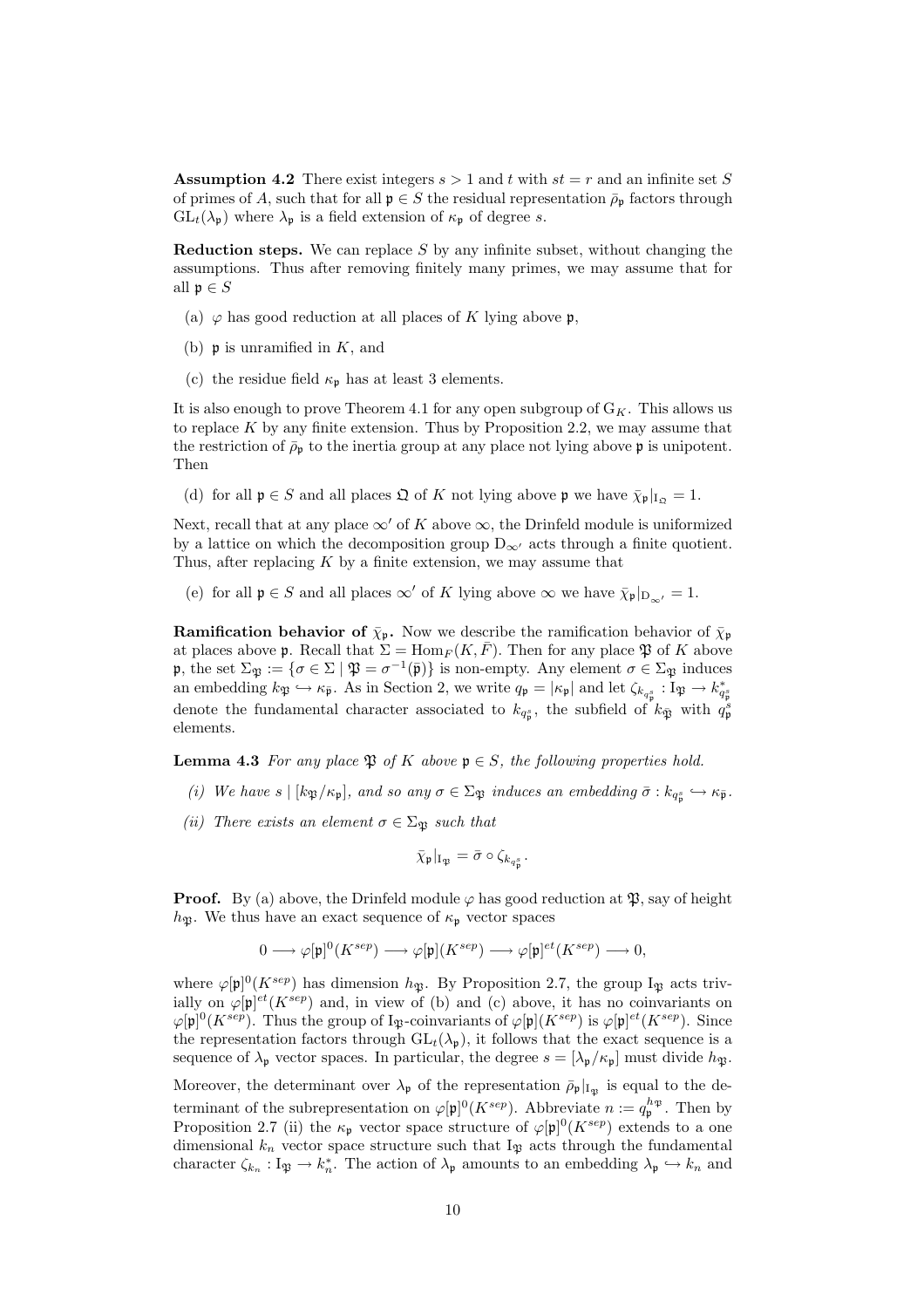thus to an identification  $\lambda_{\mathfrak{p}} \cong k_{q_{\mathfrak{p}}^s}$  over  $\kappa_{\mathfrak{p}}$ . Via this identification, the determinant over  $\lambda_{\mathfrak{p}}$  of an element  $x \in k_n^*$  is the norm  $N_{k_n/\lambda_{\mathfrak{p}}}(x) \in \lambda_{\mathfrak{p}}^*$ . Thus from  $(2.5)$  it follows that  $\det_{\lambda_p} \circ \bar{\rho}_p|_{I_{\mathfrak{P}}}$  is the fundamental character  $\zeta_{k_{q_p^s}} : I_{\mathfrak{P}} \to \lambda_p^*$ .

In particular  $\zeta_{k_{q_s}^s}$  extends to an abelian character of  $G_K$ . Since it is also surjective, equation (2.4) implies that  $Gal(K_{\mathfrak{P}}^{sep}/K_{\mathfrak{P}})$  acts trivially on  $\lambda_{\mathfrak{p}}^*$ . Therefore  $\lambda_{\mathfrak{p}}$  is contained in the residue field  $k_{\mathfrak{P}}$ , and so s divides  $[k_{\mathfrak{P}}/\kappa_{\mathfrak{p}}]$ , proving (i).

Finally, the given embedding  $\beta_{\mathfrak{p}} : \lambda_{\mathfrak{p}} \hookrightarrow \kappa_{\bar{\mathfrak{p}}}$  extends to some embedding  $k_{\mathfrak{P}} \hookrightarrow \kappa_{\bar{\mathfrak{p}}}$ over  $\kappa_p$ . Any such embedding is induced by some element  $\sigma \in \Sigma_{\mathfrak{B}}$ , which then satisfies (ii), as desired. q.e.d.

Translation via class field theory. We use the same notations as in Section 3. Since the character  $\bar{\chi}_{\mathfrak{p}}$  is abelian and unramified at all places not lying above  $\mathfrak{p}$ and trivial at all places above  $\infty$  by (d) and (e), it factors through Gal( $K^{ab,\mathfrak{p}}/K$ ). Therefore its composite with the Artin reciprocity map

$$
\mathbb{A}_K^* / \overline{K^* U^{\mathfrak{p}}} \longrightarrow \text{Gal}(K^{ab, \mathfrak{p}} / K)
$$

is a character

$$
\bar{\psi}_{\mathfrak{p}}: \mathbb{A}_K^*/\overline{K^*U^{\mathfrak{p}}} \longrightarrow \kappa_{\bar{\mathfrak{p}}}^*.
$$

**Lemma 4.4** For any  $\mathfrak{p} \in S$  there exist  $n(\sigma, \mathfrak{p}) \in \{0, 1\}$  such that for all  $u \in \mathcal{O}_{\mathfrak{p}}^*$  we have

$$
\bar{\psi}_{\mathfrak{p}}(u) = \left( \prod_{\sigma \in \Sigma} \sigma_{\mathfrak{p}}(u^{-1})^{n(\sigma, \mathfrak{p})} \mod \bar{\mathfrak{p}} \right).
$$

**Proof.** Fix a prime  $\mathfrak{p} \in S$  and consider any place  $\mathfrak{P}$  of K above  $\mathfrak{p}$ . Then for any  $\sigma \in \Sigma_{\mathfrak{B}}$  as in Lemma 4.3 (ii), using (2.5) we find that

$$
\bar{\chi}_{\mathfrak{p}}|_{\mathrm{I}_{\mathfrak{P}}} = \bar{\sigma} \circ \zeta_{k_{q_{\mathfrak{p}}} s} = \bar{\sigma} \circ \mathrm{N}_{k_{\mathfrak{P}}/k_{q_{\mathfrak{p}}} s} \circ \zeta_{k_{\mathfrak{P}}}.
$$

Since the norm is the product of all Galois conjugates, and  $\mathfrak{B}$  is unramified over  $\mathfrak{p}$ , the latter is equal to

$$
\prod_{\sigma'\in \Sigma_{\mathfrak{P}}'}\bar{\sigma}'\circ \zeta_{k_{\mathfrak{P}}}
$$

where  $\Sigma'_{\mathfrak{P}} := \{ \sigma' \in \Sigma_{\mathfrak{P}} : \sigma' |_{k_{q_p^s}} = \sigma |_{k_{q_p^s}} \}.$  Using (2.6) this is equivalent to

$$
\bar{\psi}_{\mathfrak{p}}(u) \equiv \prod_{\sigma' \in \Sigma_{\mathfrak{P}}'} \sigma'(u^{-1}) \mod \bar{\mathfrak{p}}
$$

for all  $u \in \mathcal{O}_{\mathfrak{P}}^*$ . Set  $n(\sigma', \mathfrak{p}) := 1$  whenever  $\sigma' \in \Sigma_{\mathfrak{P}}'$  for some  $\mathfrak{P}$  above  $\mathfrak{p}$ , and  $:= 0$ otherwise. Then for all  $u = (u_{\mathfrak{P}}) \in \mathcal{O}_{\mathfrak{p}}^* = \prod_{\mathfrak{P} | \mathfrak{p}} \mathcal{O}_{\mathfrak{P}}^*$ , we have

$$
\bar{\psi}_{\mathfrak{p}}(u) \equiv \prod_{\mathfrak{P}|\mathfrak{p}} \prod_{\sigma' \in \Sigma_{\mathfrak{P}}'} \sigma'(u_{\mathfrak{P}}^{-1}) \mod \bar{\mathfrak{p}}
$$
\n
$$
= \prod_{\sigma \in \Sigma} \sigma_{\mathfrak{p}}(u^{-1})^{n(\sigma, \mathfrak{p})},
$$

as desired.  $q.e.d.$ 

Interpolation of characters. By Lemma 4.4 the characters  $\bar{\psi}_{\mathfrak{p}}$  satisfy the assumptions of Proposition 3.1. Thus after replacing  $S$  by an infinite subset, there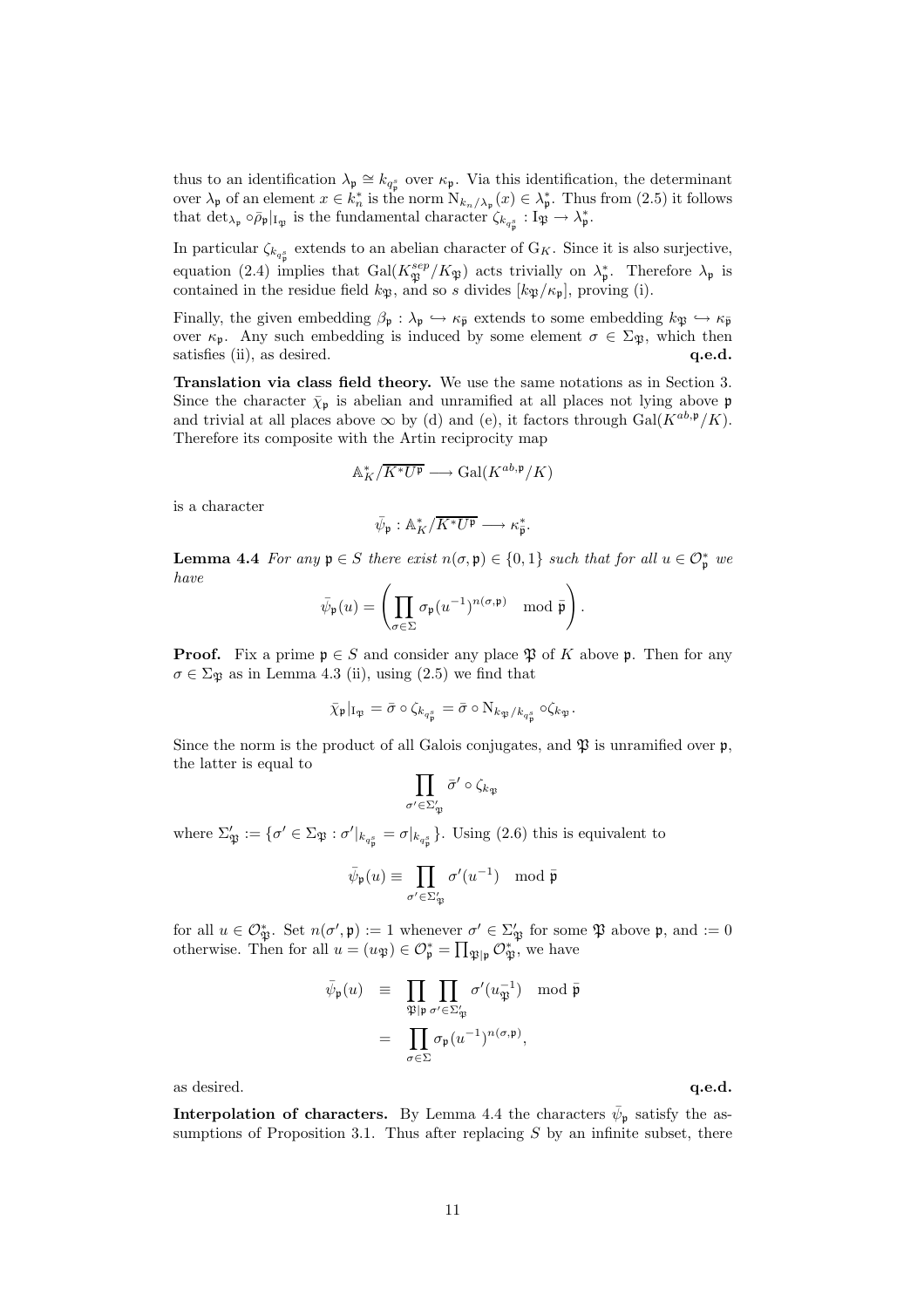exists  $\theta \in X(\mathbb{S})$  such that for all  $\mathfrak{p} \in S$  we have  $\bar{\theta}_{\mathfrak{p}} = \bar{\psi}_{\mathfrak{p}}$ . By abuse of notation, we denote the composite homomorphism

$$
\mathrm{G}_K\twoheadrightarrow \mathrm{Gal}(K^{ab,\mathfrak{p}}/K)\cong \mathbb A_K^*/\overline{K^*U^{\mathfrak{p}}}\stackrel{\theta_{\mathfrak{p}}}{\longrightarrow}\bar F^*_{\overline{\mathfrak{p}}}
$$

again by  $\theta_{\mathfrak{p}}$ . Then for all  $\mathfrak{p} \in S$  we have

(4.5) 
$$
(\theta_{\mathfrak{p}} \bmod \bar{\mathfrak{p}}) = \bar{\chi}_{\mathfrak{p}}.
$$

Construction of an algebraic relation. Let  $n$  be an integer, and let  $f(T) := \prod_{i=1}^n (T - \alpha_i) = \sum_{i=0}^n \beta_i T^i$  be any monic polynomial of degree *n*. For any integer  $m \leq n$  define

$$
f^{(m)}(T) := \prod_{I} \left( T - \prod_{i \in I} \alpha_i \right),
$$

where the outer product ranges over all subsets I of  $\{1,\ldots,n\}$  of cardinality m. The coefficients of  $f^{(m)}(T)$  are symmetric polynomials in the  $\alpha_i$  and are therefore polynomials in  $\beta_1, \ldots, \beta_n$  with coefficients in Z. The construction can thus be applied to any monic polynomial with coefficients in any commutative ring. If  $f$  is the characteristic polynomial of an endomorphism  $M$  of a finite dimensional vector space, then  $f^{(m)}$  is the characteristic polynomial of  $\bigwedge^m M$ . We have  $f^{(m)}(\alpha) = 0$  if and only if f has m zeros with product  $\alpha$ .

Consider any place  $\mathfrak Q$  of K where  $\varphi$  has good reduction. Denote by  $f_{\mathfrak Q}$  the characteristic polynomial of  $\rho_{p}(\text{Frob}_{\mathfrak{Q}})$  for any prime p of A not lying below  $\mathfrak{Q}$ . By Theorem 2.1 it has coefficients in A and is independent of  $\mathfrak p$ . On the other hand, recall that the  $\theta_{p}$  form a system of strictly compatible p-adic representations, which means that  $\theta_{\mathfrak{p}}(\text{Frob}_{\mathfrak{Q}})$  lies in  $\bar{F}^*$  and is independent of  $\mathfrak{p}$ . It is integral outside  $\infty$ .

**Lemma 4.6** For all places  $\mathfrak{Q}$  of K where  $\varphi$  has good reduction we have

$$
f_{\mathfrak{Q}}^{(t)}(\theta_{\mathfrak{p}}(\mathrm{Frob}_{\mathfrak{Q}}))=0.
$$

**Proof.** For any prime  $\mathfrak{p} \in S$  not lying below  $\mathfrak{Q}$ , let  $\bar{f}_{\mathfrak{Q},\mathfrak{p}} \in \kappa_{\mathfrak{p}}[T]$  denote the characteristic polynomial of  $\bar{\rho}_{\mathfrak{p}}(\text{Frob}_{\mathfrak{Q}}) \in GL_r(\kappa_{\mathfrak{p}})$ . Let  $\bar{g}_{\mathfrak{Q},\mathfrak{p}} \in \lambda_{\mathfrak{p}}[T]$  denote the characteristic polynomial of the same element  $\bar{\rho}_{\mathfrak{p}}(\text{Frob}_{\mathfrak{Q}}) \in GL_t(\lambda_{\mathfrak{p}})$  over  $\lambda_{\mathfrak{p}}$ . Then we have

$$
\bar{f}_{\mathfrak{Q}, \mathfrak{p}} = (f_{\mathfrak{Q}} \bmod \mathfrak{p}) \text{ and} \bar{f}_{\mathfrak{Q}, \mathfrak{p}} = N_{\lambda_{\mathfrak{p}}/\kappa_{\mathfrak{p}}} \bar{g}_{\mathfrak{Q}, \mathfrak{p}}.
$$

By construction the product of the t zeros of  $\bar{g}_{\mathfrak{Q},\mathfrak{p}}$  is equal to  $\bar{\chi}_{\mathfrak{p}}(\text{Frob}_{\mathfrak{Q}})$ . Therefore we find that  $\bar{f}_{\Omega,1}^{(t)}$  $\overline{\chi}_{\mathfrak{Q},\mathfrak{p}}^{(t)}(\overline{\chi}_{\mathfrak{p}}(\text{Frob}_{\mathfrak{Q}})) = 0.$  Since  $\overline{f}_{\mathfrak{Q},\mathfrak{p}}^{(t)} = (f_{\mathfrak{Q}}^{(t)} \text{ mod } \mathfrak{p})$  and  $\overline{\chi}_{\mathfrak{p}}(\text{Frob}_{\mathfrak{Q}}) =$  $(\theta_{\mathfrak{p}}(\text{Frob}_{\mathfrak{Q}}) \text{ mod } \bar{\mathfrak{p}})$  by (4.5), it follows that  $f_{\mathfrak{Q}}^{(t)}$  $\phi_{\mathfrak{Q}}^{(t)}(\theta_{\mathfrak{p}}(\text{Frob}_{\mathfrak{Q}})) \equiv 0 \mod \bar{\mathfrak{p}}.$  As this happens for the infinitely many  $\mathfrak{p} \in S$ , the lemma follows. q.e.d.

**Proof of Theorem 4.1.** Now we fix an arbitrary prime  $\mathfrak{p}$  of A. Let  $\Gamma_{\mathfrak{p}}$  denote the image of the representation

$$
\rho_{\mathfrak{p}} \times \theta_{\mathfrak{p}} : G_K \longrightarrow GL_r(F_{\mathfrak{p}}) \times GL_1(\overline{F}_{\overline{\mathfrak{p}}}).
$$

Consider the algebraic morphism

$$
\nu: \ \mathrm{GL}_r \times \mathrm{GL}_1 \longrightarrow \mathbb{A}^1, \ (g,h) \mapsto \det(\Lambda^t g - h1_{\binom{r}{t}}).
$$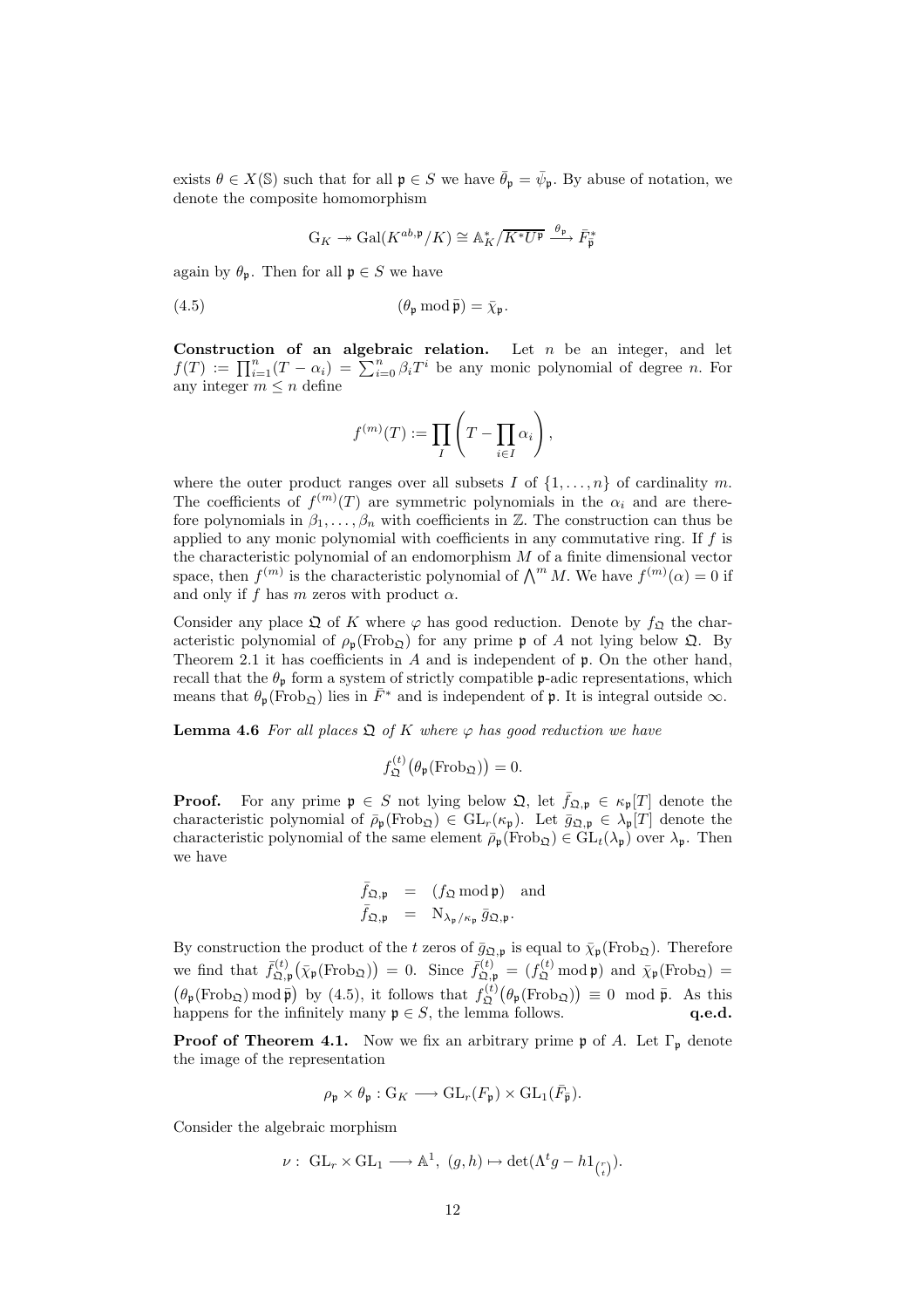Lemma 4.6 implies  $\nu(\rho_{\mathfrak{p}}(\text{Frob}_{\mathfrak{Q}}), \theta_{\mathfrak{p}}(\text{Frob}_{\mathfrak{Q}})) = 0$  for all places  $\mathfrak{Q}$  of K with  $\mathfrak{Q} \nmid \mathfrak{p}$ and  $\mathfrak{Q} \nmid \infty$  and where  $\varphi$  has good reduction. Since these Frob<sub>Q</sub> form a dense set of conjugacy classes of  $G_K$  and the morphism  $\nu$  is conjugation-invariant, we obtain

$$
\nu|_{\Gamma_{\mathfrak{p}}}=0.
$$

Next the commutator morphism of  $GL_r \times GL_1$  factors through the commutator morphism

$$
GL_r \times GL_r \to SL_r,
$$

which by [10, Lemma 3.7] is dominant. Moreover Theorem 1.2 asserts that the projection of  $\Gamma_{\mathfrak{p}}$  to the first factor is Zariski dense in  $\mathrm{GL}_{r,F_{\mathfrak{p}}}$ . Therefore the commutator subgroup  $\Gamma_{\mathfrak{p}}^{\text{der}}$  of  $\Gamma_{\mathfrak{p}}$  is Zariski dense in  $SL_{r,F_{\mathfrak{p}}}\times 1$ . Since  $\nu$  is an algebraic morphism, it follows that  $\nu$  vanishes on  $SL_{r,F_p} \times 1$ .

But for any matrix of the form

$$
g:=\left(\begin{array}{cccc} \alpha&&&\\ &\ddots&&\\ &&\alpha&\\ &&&\alpha^{1-r}\end{array}\right)
$$

the endomorphism  $\Lambda^t g$  has the eigenvalue  $\alpha^t$  with multiplicity  $\binom{r-1}{t}$  and the eigenvalue  $\alpha^{t-r}$  with multiplicity  $\binom{r-1}{t-1}$ . Therefore

$$
\nu(g, 1) = (\alpha^t - 1)^{\binom{r-1}{t}} \cdot (\alpha^{t-r} - 1)^{\binom{r-1}{t-1}}.
$$

Since  $s > 1$  and thus  $t < r$ , we find that  $\nu$  is not identically zero on matrices of the above form. In particular  $\nu$  does not vanish on  $SL_{r,F_p} \times 1$ . This is a contradiction, and so Assumption 4.2 is false, as desired.  $q.e.d.$ 

# 5 The case of a finite extension of  $F$

In this section, we assume that K is a finite extension of F, so that  $\mathfrak{p}_0 = 0$ . Then  $E = \text{End}_{K}(\varphi)$  is commutative, but we impose no further condition on it. Recall that  $r = dc$ , where c is the rank of E as an A-module. Recall also that

$$
E_{\mathfrak{p}}=E\otimes_A A_{\mathfrak{p}}\subset\mathrm{End}_{A_{\mathfrak{p}}}\left(T_{\mathfrak{p}}(\varphi)\right),
$$

and that  $B_{\mathfrak{p}}$  denotes the image of the natural homomorphism

$$
A_{\mathfrak{p}}[G_K] \longrightarrow \text{End}_{A_{\mathfrak{p}}}\left(T_{\mathfrak{p}}(\varphi)\right).
$$

Theorem 5.1 In the above situation, for almost all primes p of A we have  $B_{\mathfrak{p}} \cong M_d(E_{\mathfrak{p}})$ , and Theorem 0.2 holds in this case.

**Proof.** Since E is commutative, we have  $e = 1$  and  $E_p = Z_p$  for all p. All other arguments from the proof of [10, Theorem B] also work in generic characteristic with the center  $Z$  of  $E$  replaced by  $E$ . The only missing part is the absolute irreducibility of the residual representation in the case that  $\text{End}_{\bar{K}}(\varphi) = A$  and that K is a finite extension of  $F$ , which is Theorem 4.1.  $q.e.d.$ 

Note that this implies Theorem 0.1 when  $K$  is a finite extension of  $F$ .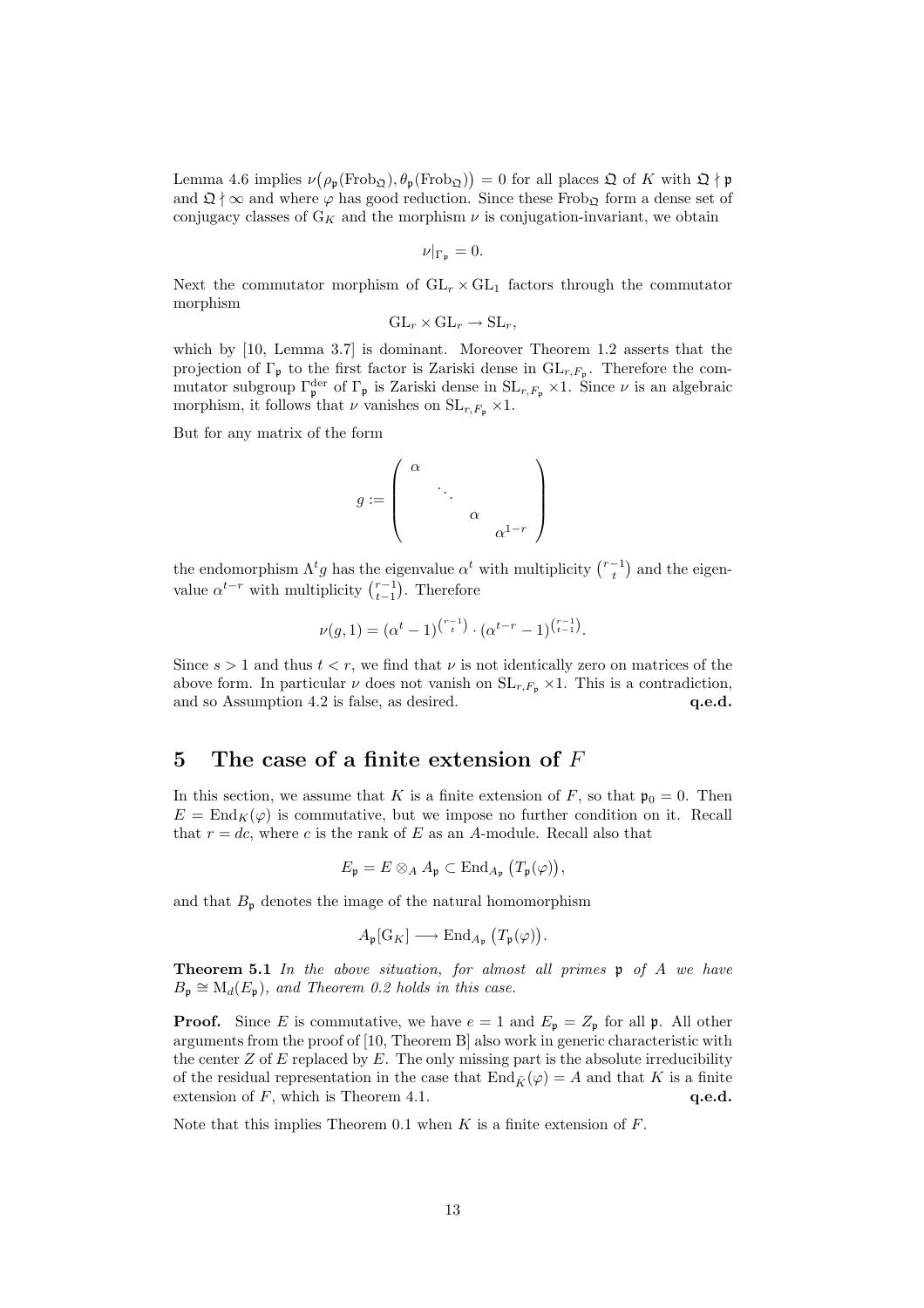## 6 The general case

We reduce the general case to the case of transcendence degree 1 in the same way as in  $[6]$ .

We choose an integral scheme X of finite type over  $\mathbb{F}_p$  with function field K such that  $\varphi$  defines a family of Drinfeld A-modules of rank r over X and such that  $\text{End}_K(\varphi)$  acts on the whole family of Drinfeld A-modules over X. For any point  $x \in X$ , we then get a Drinfeld A-module  $\varphi_x$  of rank r over the residue field  $k_x$  at x. Its characteristic is the image  $\lambda_x$  of x under the morphism  $X \longrightarrow \text{Spec}(A)$ .

Let  $k_{\bar{x}}$  be a separable closure of  $k_x$  and  $\bar{x} := \text{Spec}(k_{\bar{x}})$  the associated geometric point of X over x. The morphisms  $Spec(K) \hookrightarrow X \hookleftarrow x$  induce homomorphisms of the  $\acute{e}$ tale fundamental groups

.

(6.1) 
$$
G_K \twoheadrightarrow \pi_1^{et}(X,\bar{x}) \leftarrow \pi_1^{et}(x,\bar{x}) = G_{k_x}
$$

For any prime  $\mathfrak{p} \neq \lambda_x$  of A, the specialization map induces an isomorphism

(6.2) 
$$
T_{\mathfrak{p}}(\varphi) \stackrel{\sim}{\longrightarrow} T_{\mathfrak{p}}(\varphi_x).
$$

The action of  $G_K$  on  $T_p(\varphi)$  factors through  $\pi_1^{et}(X,\bar{x})$ , and the isomorphism is equivariant under the above étale fundamental groups. Moreover, since  $\text{End}_K(\varphi)$ acts faithfully on  $T_{\mathfrak{p}}(\varphi_x)$ , we obtain a natural embedding  $\text{End}_K(\varphi) \hookrightarrow \text{End}_{k_x}(\varphi_x)$ . Recall that  $\mathfrak{p}_0$  denotes the characteristic of  $\varphi$  over K.

**Proposition 6.3** Assume that  $K/\mathbb{F}_p$  has transcendence degree at least 1. Then there exists a point  $x \in X$  such that the following properties hold.

- (i)  $k_x$  has transcendence degree 1 over  $\mathbb{F}_p$ .
- (*ii*) x lies over  $\mathfrak{p}_0$ .
- (iii)  $\text{End}_K(\varphi)$  has finite index in  $\text{End}_{k_x}(\varphi_x)$ .

**Proof.** Fix any prime p different from  $\mathfrak{p}_0$ , and let  $\Gamma_{\mathfrak{p}}$  be the image of  $G_K$  under the representation  $\rho_{\mathfrak{p}}: G_K \to GL_r(A_{\mathfrak{p}})$ . By [6, Lemma 1.5], there exists an open normal subgroup  $\Gamma_1 \subset \Gamma_{\mathfrak{p}}$  such that for any subgroup  $\Delta \subset \Gamma_{\mathfrak{p}}$  with  $\Delta\Gamma_1 = \Gamma_{\mathfrak{p}}$ we have  $F_p \Delta = F_p \Gamma_p$  as subalgebras of the matrix ring  $M_r(F_p)$ . Let K' be the associated finite Galois extension of  $K$ , and let  $X'$  be the normalization of  $X$  in  $K'$ . Denote the morphism  $X' \to X$  by  $\pi$ .

By [6, Lemma 1.6], there exists a point  $x \in X$  satisfying (i) and (ii) and such that  $\pi^{-1}(x) \subset X'$  is irreducible. Denote by  $\Delta_{\mathfrak{p}}$  the image of  $G_{k_x}$  in the representation on  $T_p(\varphi_x)$ . Since  $\mathfrak{p} \neq \lambda_x$ , the specialization isomorphism (6.2) turns  $\Delta_p$  into a subgroup of  $\Gamma_{\mathfrak{p}}$ . The irreducibility of  $\pi^{-1}(x)$  means that  $Gal(k_{\pi^{-1}(x)}/k_x) \cong Gal(K'/K)$ , and hence  $\Delta_{\mathfrak{p}}\Gamma_1 = \Gamma_{\mathfrak{p}}$ . The choice of  $\Gamma_1$  thus implies  $F_{\mathfrak{p}}\Delta_{\mathfrak{p}} = F_{\mathfrak{p}}\Gamma_{\mathfrak{p}}$ . Therefore their commutants in  $M_r(F_p)$  coincide, and by Theorem 1.1 we deduce that  $\text{End}_K(\varphi) \otimes_A F_{\mathfrak{p}} = \text{End}_{k_x}(\varphi_x) \otimes_A F_{\mathfrak{p}}$ . The structure theorem for finitely generated modules over Dedekind rings implies that  $\text{End}_K(\varphi)$  has finite index in  $\text{End}_{k_x}(\varphi_x)$ . q.e.d.

**Proof of Theorem 0.2.** Choose a point x be as in Proposition 6.3. Set  $E =$  $\text{End}_K(\varphi)$  and  $E' := \text{End}_{k_x}(\varphi_x)$ , and let Z and Z' be their centers. By the property 6.3 (iii) they possess the same invariants c, d, e, and for almost all  $\mathfrak p$  we have natural isomorphisms

$$
E_{\mathfrak{p}} = E \otimes_A A_{\mathfrak{p}} \xrightarrow{\sim} E'_{\mathfrak{p}} := E' \otimes_A A_{\mathfrak{p}},
$$
  

$$
Z_{\mathfrak{p}} = Z \otimes_A A_{\mathfrak{p}} \xrightarrow{\sim} Z'_{\mathfrak{p}} := Z' \otimes_A A_{\mathfrak{p}}.
$$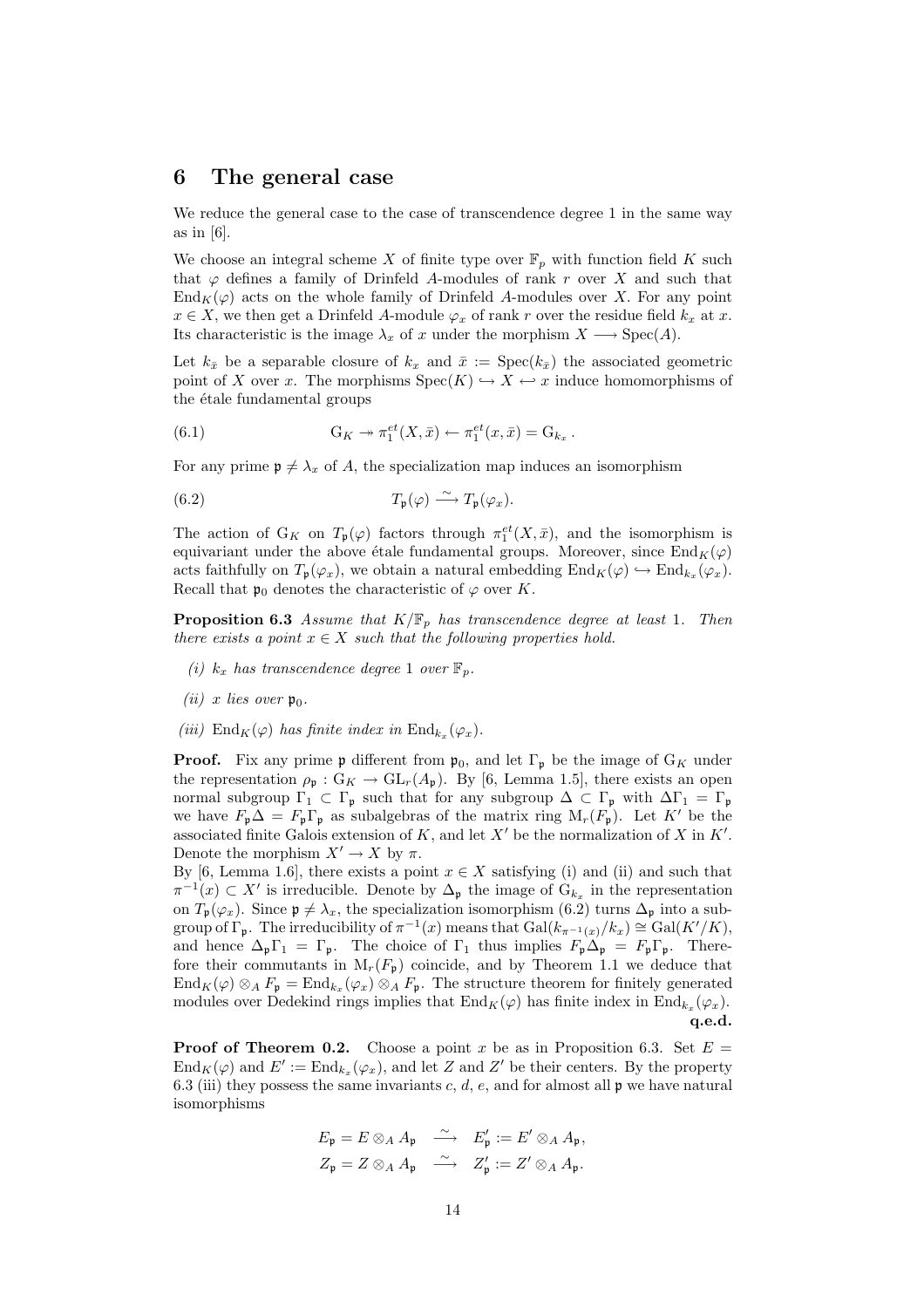Define  $B_{\mathfrak{p}}$  and  $B'_{\mathfrak{p}}$  as the images of the natural homomorphisms

$$
A_{\mathfrak{p}}[G_K] \rightarrow B_{\mathfrak{p}} \subset \text{End}_{A_{\mathfrak{p}}}(T_{\mathfrak{p}}(\varphi)),
$$
  

$$
A_{\mathfrak{p}}[G_{k_x}] \rightarrow B'_{\mathfrak{p}} \subset \text{End}_{A_{\mathfrak{p}}}(T_{\mathfrak{p}}(\varphi_x)).
$$

The equivariance of the specialization isomorphism (6.2) under the homomorphisms (6.1) implies that  $B'_\mathfrak{p} \subset B_\mathfrak{p}$ . By Theorem 5.1 in generic characteristic and [10, Theorem B in special characteristic, Theorem 0.2 holds for  $\varphi_x$ . Thus  $B'_p$  is the commutant of  $E'_{\mathfrak{p}}$  for almost all  $\mathfrak{p}$ . Since  $B_{\mathfrak{p}}$  contains  $B'_{\mathfrak{p}}$  and is contained in the commutant of  $E_{\mathfrak{p}} = E'_{\mathfrak{p}}$ , it follows that  $B_{\mathfrak{p}}$  is the commutant of  $E_{\mathfrak{p}}$  and equal to  $B'_{\mathfrak{p}}$ for almost all **p**. Thus Theorem 0.2 follows for  $\varphi$ . q.e.d.

**Proof of Theorem 0.1.** In this case, we have  $\text{End}_K(\varphi) = E = Z = A$  and  $d = r$ . Thus Theorem 0.2 asserts that the natural homomorphism

$$
A_{\mathfrak{p}}[G_K] \longrightarrow \text{End}_{A_{\mathfrak{p}}}\left(T_{\mathfrak{p}}(\varphi)\right)
$$

is surjective for almost all  $\mathfrak{p}$ . By reduction modulo  $\mathfrak{p}$  the same follows for the natural homomorphism

$$
\kappa_{\mathfrak{p}}[G_K] \longrightarrow \mathrm{End}_{\kappa_{\mathfrak{p}}}(\varphi[\mathfrak{p}](K^{sep})).
$$

For these p the representation  $\bar{\rho}_p$  is absolutely irreducible, as desired. q.e.d.

### References

- [1] P. Deligne, D. Husemöller: Survey of Drinfeld modules, Contemp. Math. 67, 1987, 25-91
- [2] V. G. Drinfeld: Elliptic modules (Russian), Mat. Sbornik 94, 1974, 594-627, translated in Math. USSR Sbornik 23, 1974, 561-592
- [3] F. Gardeyn: t-Motives and Galois Representations, Diss. Universiteit Gent, 2001
- [4] D. Goss: Basic Structures of Function Field Arithmetic, Springer Verlag, Berlin etc., 1998
- [5] D. R. Hayes: Explicit calss field theory in global function fields, Studies in Algebra and Number Theory, Adv. Math. Suppl. Stud. 6, 1979, 173-217
- [6] R. Pink: The Mumford-Tate conjecture for Drinfeld modules, Publ. RIMS Kyoto University 33 No. 3, 1997, 393-425
- [7] R. Pink: The Galois Representation Associated to a Drinfeld Module in Special Characteristic, I: Zariski Density, J. Number Theory 116 no. 2, 2006, 324-347
- [8] R. Pink: The Galois Representation Associated to a Drinfeld Module in Special Characteristic, II: Openness, J. Number Theory 116 no. 2, 2006, 348-372
- [9] R. Pink, E. Rütsche: Adelic Openness for Drinfeld modules in generic chracteristic, Preprint, February 2008, 25 p.
- [10] R.Pink, M. Traulsen: The Galois Representation Associated to a Drinfeld Module in Special Characteristic, III: Image of the Group Ring, J. Number Theory 116 no. 2, 2006, 373-395
- [11] E. Rütsche: Absolute Irreducibility of the Residual Representation and Adelic Openness in generic characteristic for Drinfeld modules, Diss. ETH Zurich, 2007